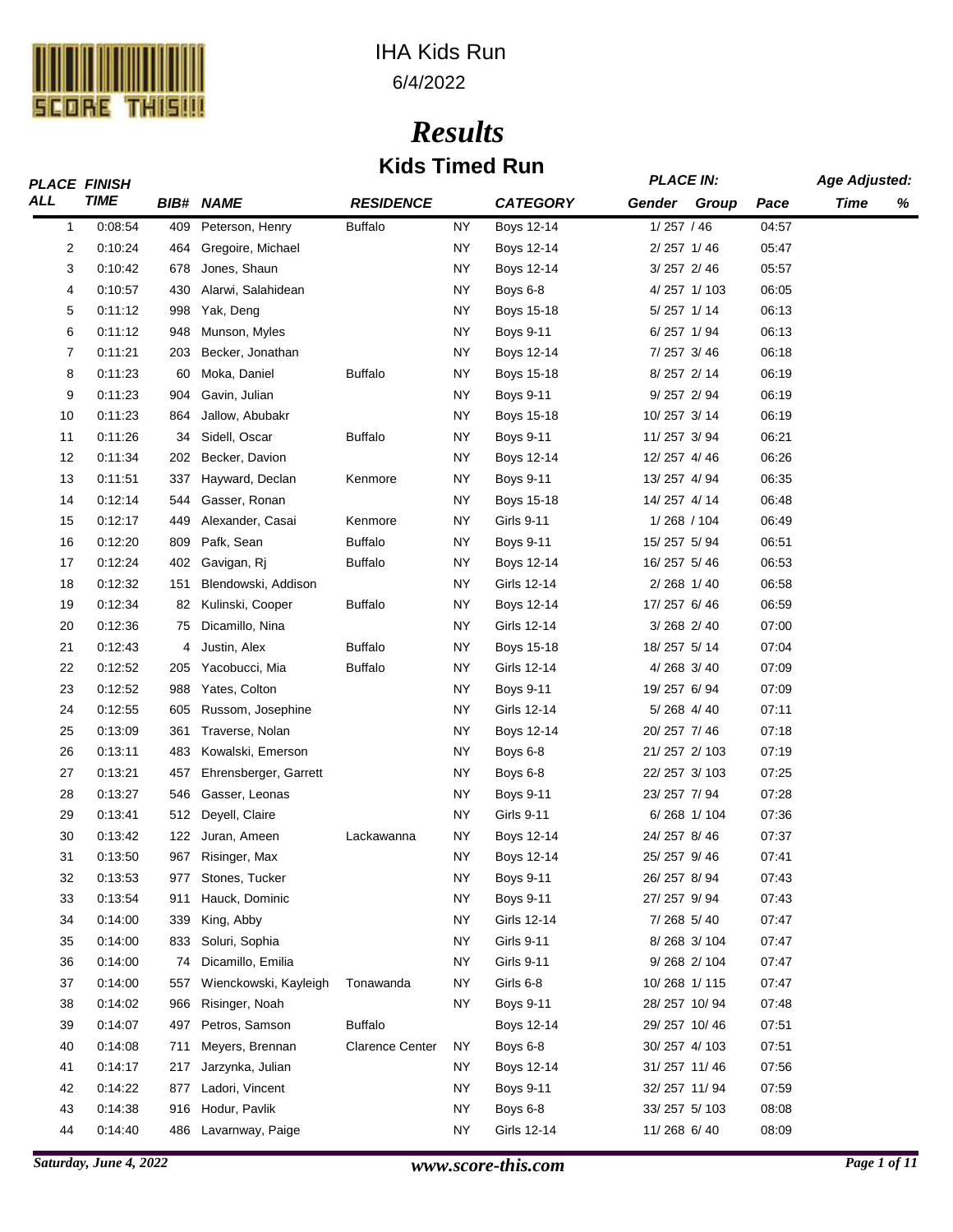|     | <b>PLACE FINISH</b> |      |                          | NIUS TIIIIGU NUIT  |           |                   | <b>PLACE IN:</b> |               |       | <b>Age Adjusted:</b> |   |
|-----|---------------------|------|--------------------------|--------------------|-----------|-------------------|------------------|---------------|-------|----------------------|---|
| ALL | <b>TIME</b>         |      | <b>BIB# NAME</b>         | <b>RESIDENCE</b>   |           | <b>CATEGORY</b>   | Gender Group     |               | Pace  | Time                 | % |
| 45  | 0:14:43             | 580  | Lum, Adele               | <b>Buffalo</b>     | <b>NY</b> | Girls 12-14       | 12/268 7/40      |               | 08:11 |                      |   |
| 46  | 0:14:48             | 85   | Sills, Riley             | Derby              | NY.       | Girls 6-8         | 13/268 2/115     |               | 08:13 |                      |   |
| 47  | 0:14:53             | 204  | Becker, Nakayla          |                    | <b>NY</b> | <b>Girls 9-11</b> | 14/268 4/104     |               | 08:16 |                      |   |
| 48  | 0:14:57             | 400  | Anderschott, Gavin       |                    | <b>NY</b> | Boys 6-8          | 35/257 6/103     |               | 08:18 |                      |   |
| 49  | 0:14:57             | 418  | Marquez-espino, Diego    | Williamsville      | <b>NY</b> | <b>Boys 9-11</b>  | 34/257 12/94     |               | 08:18 |                      |   |
| 50  | 0:15:00             | 542  | Wilson, Keva             |                    | <b>NY</b> | <b>Girls 9-11</b> | 15/268 5/104     |               | 08:20 |                      |   |
| 51  | 0:15:07             | 932  | Kutas, Cameron           |                    | <b>NY</b> | Boys 9-11         | 36/257 13/94     |               | 08:24 |                      |   |
| 52  | 0:15:08             | 207  | Freedman, Angelina       |                    | <b>NY</b> | Girls 12-14       | 16/268 8/40      |               | 08:24 |                      |   |
| 53  | 0.15.14             | 329  | Barreto, Josiah          | <b>Buffalo</b>     | <b>NY</b> | Boys 12-14        | 37/257 12/46     |               | 08:28 |                      |   |
| 54  | 0:15:18             | 481  | Masiello, Reid           | Clarence           | <b>NY</b> | Boys 6-8          | 38/257 7/103     |               | 08:30 |                      |   |
| 55  | 0:15:19             | 808  | Glaub, Alyssa            | West Seneca        | <b>NY</b> | Girls 15-18       | 17/268 1/9       |               | 08:31 |                      |   |
| 56  | 0:15:19             | 805  | Bailey, Hunter           |                    | <b>NY</b> | Boys 15-18        | 39/257 6/14      |               | 08:31 |                      |   |
| 57  | 0:15:21             | 865  | Jallow, Alieu            |                    | <b>NY</b> | <b>Boys 9-11</b>  | 40/257 14/94     |               | 08:32 |                      |   |
| 58  | 0:15.21             | 938  | Lundberg, Anders         |                    | <b>NY</b> | Boys 6-8          | 41/257 8/103     |               | 08:32 |                      |   |
| 59  | 0:15:33             | 410  | Peterson, Max            | <b>Buffalo</b>     | <b>NY</b> | Boys 12-14        | 42/257 13/46     |               | 08:38 |                      |   |
| 60  | 0:15:50             | 262  | Warta, Rowan             | North Tonawanda NY |           | <b>Boys 9-11</b>  | 43/257 15/94     |               | 08:48 |                      |   |
| 61  | 0:15:52             | 537  | Collins, Marqueas        | <b>Buffalo</b>     | <b>NY</b> | Boys 12-14        | 44/257 14/46     |               | 08:49 |                      |   |
| 62  | 0:15:52             | 89   | Giglia, Carmelo          | <b>Buffalo</b>     | <b>NY</b> | <b>Boys 9-11</b>  | 45/257 16/94     |               | 08:49 |                      |   |
| 63  | 0:15:55             | 1002 | Davis Jr, Christopher    | <b>Buffalo</b>     | <b>NY</b> | Boys 15-18        | 46/257 7/14      |               | 08:51 |                      |   |
| 64  | 0:15:56             | 627  | Oneill, Evan             | Orchard Park       | <b>NY</b> | <b>Boys 9-11</b>  | 48/257 18/94     |               | 08:51 |                      |   |
| 65  | 0:15:56             | 835  | Moffitt-osborne, Patrick | East Amherst       | <b>NY</b> | <b>Boys 9-11</b>  | 47/257 17/94     |               | 08:51 |                      |   |
| 66  | 0:15:59             | 807  | Bailey, Josiah           |                    | NY.       | <b>Boys 9-11</b>  | 49/257 19/94     |               | 08:53 |                      |   |
| 67  | 0:16:07             | 766  | Asbach, Charis           |                    | <b>NY</b> | Girls 12-14       | 18/268 9/40      |               | 08:57 |                      |   |
| 68  | 0:16:24             | 598  | Perez, Deinilyz          |                    | <b>NY</b> | <b>Girls 9-11</b> | 19/268 6/104     |               | 09:07 |                      |   |
| 69  | 0:16:30             | 96   | Schultz, Juliana         |                    | <b>NY</b> | Girls 9-11        | 20/268 7/104     |               | 09:10 |                      |   |
| 70  | 0:16:36             | 354  | Anderson Jr, Maurice     |                    | <b>NY</b> | Boys 12-14        | 50/257 15/46     |               | 09:13 |                      |   |
| 71  | 0:16:39             | 575  | Hamilton, Janay          | <b>Blasdell</b>    | <b>NY</b> | <b>Girls 9-11</b> | 21/268 8/104     |               | 09:15 |                      |   |
| 72  | 0:16:41             | 703  | Thomas, Issa             |                    | <b>NY</b> | Boys 6-8          | 51/257 9/103     |               | 09:16 |                      |   |
| 73  | 0:16:42             | 126  | Lachiusa, Amelia         |                    | <b>NY</b> | Girls 9-11        | 22/268 9/104     |               | 09:17 |                      |   |
| 74  | 0:16:42             | 95   | Schultz, Caeden          |                    | <b>NY</b> | Boys 6-8          |                  | 52/257 10/103 | 09:17 |                      |   |
| 75  | 0:16:55             | 881  | Baltes, Shaun            |                    | ΝY        | <b>Boys 9-11</b>  | 53/257 20/94     |               | 09:24 |                      |   |
| 76  | 0:16:57             | 330  | Barreto, Nathaniel       | Amherst            | <b>NY</b> | Boys 12-14        | 54/257 16/46     |               | 09:25 |                      |   |
| 77  | 0:16:59             | 850  | Fleckenstein, Abel       | Kenmore            | <b>NY</b> | Boys 12-14        | 55/257 17/46     |               | 09:26 |                      |   |
| 78  | 0.17:04             | 59   | Narraway, Jasper         | Fredonia           | NY.       | Boys 6-8          |                  | 56/257 11/103 | 09:29 |                      |   |
| 79  | 0:17:04             | 687  | Schifano, Bellamy        |                    | <b>NY</b> | Boys 6-8          |                  | 57/257 12/103 | 09:29 |                      |   |
| 80  | 0:17:12             | 456  | Ehrensberger, Amelia     |                    | <b>NY</b> | Girls 9-11        |                  | 23/268 10/104 | 09:33 |                      |   |
| 81  | 0:17:18             | 1    | Goehle, Norah            | Clarence           | <b>NY</b> | Girls 6-8         | 24/268 3/115     |               | 09:37 |                      |   |
| 82  | 0:17:19             | 513  | Argentieri, Xavier       |                    | NY.       | Girls 6-8         | 25/268 4/115     |               | 09:37 |                      |   |
| 83  | 0:17:20             | 949  | Nagy, Thomas             |                    | NY.       | <b>Boys 9-11</b>  | 58/257 21/94     |               | 09:38 |                      |   |
| 84  | 0:17:26             | 715  | Chowaniec, John          | Williamsville      | <b>NY</b> | Boys 6-8          |                  | 59/257 13/103 | 09:41 |                      |   |
| 85  | 0:17:31             | 436  | Piotrowski, Adrien       |                    | <b>NY</b> | Boys 12-14        | 61/257 18/46     |               | 09:44 |                      |   |
| 86  | 0:17:31             | 320  | Bartlett, Evan           |                    | NY.       | Boys 6-8          |                  | 60/257 14/103 | 09:44 |                      |   |
| 87  | 0:17:32             | 370  | Diehl, Leyna             | West Seneca        | <b>NY</b> | Girls 12-14       | 26/268 10/40     |               | 09:44 |                      |   |
| 88  | 0:17:33             | 132  | Maline, Sabrina          |                    | <b>NY</b> | Girls 9-11        |                  | 27/268 11/104 | 09:45 |                      |   |
| 89  | 0:17:35             | 261  | Warta, Micah             | North Tonawanda NY |           | Boys 6-8          |                  | 62/257 15/103 | 09:46 |                      |   |
| 90  | 0:17:36             | 851  | Fleckenstein, Silas      |                    | NY.       | <b>Boys 9-11</b>  | 63/257 22/94     |               | 09:47 |                      |   |
| 91  | 0:17:38             | 806  | Bailey, Connor           |                    | NY.       | Boys 6-8          |                  | 64/257 16/103 | 09:48 |                      |   |
| 92  | 0:17:40             | 899  | Eberl, Samuel            |                    | <b>NY</b> | Boys 6-8          |                  | 65/257 17/103 | 09:49 |                      |   |
| 93  | 0:17:40             | 522  | Di Luigi-marrero,        |                    | <b>NY</b> | Girls 9-11        |                  | 28/268 12/104 | 09:49 |                      |   |
| 94  | 0:17:44             | 303  | Skalski, Noah            |                    | <b>NY</b> | <b>Boys 9-11</b>  | 66/257 23/94     |               | 09:51 |                      |   |
|     |                     |      |                          |                    |           |                   |                  |               |       |                      |   |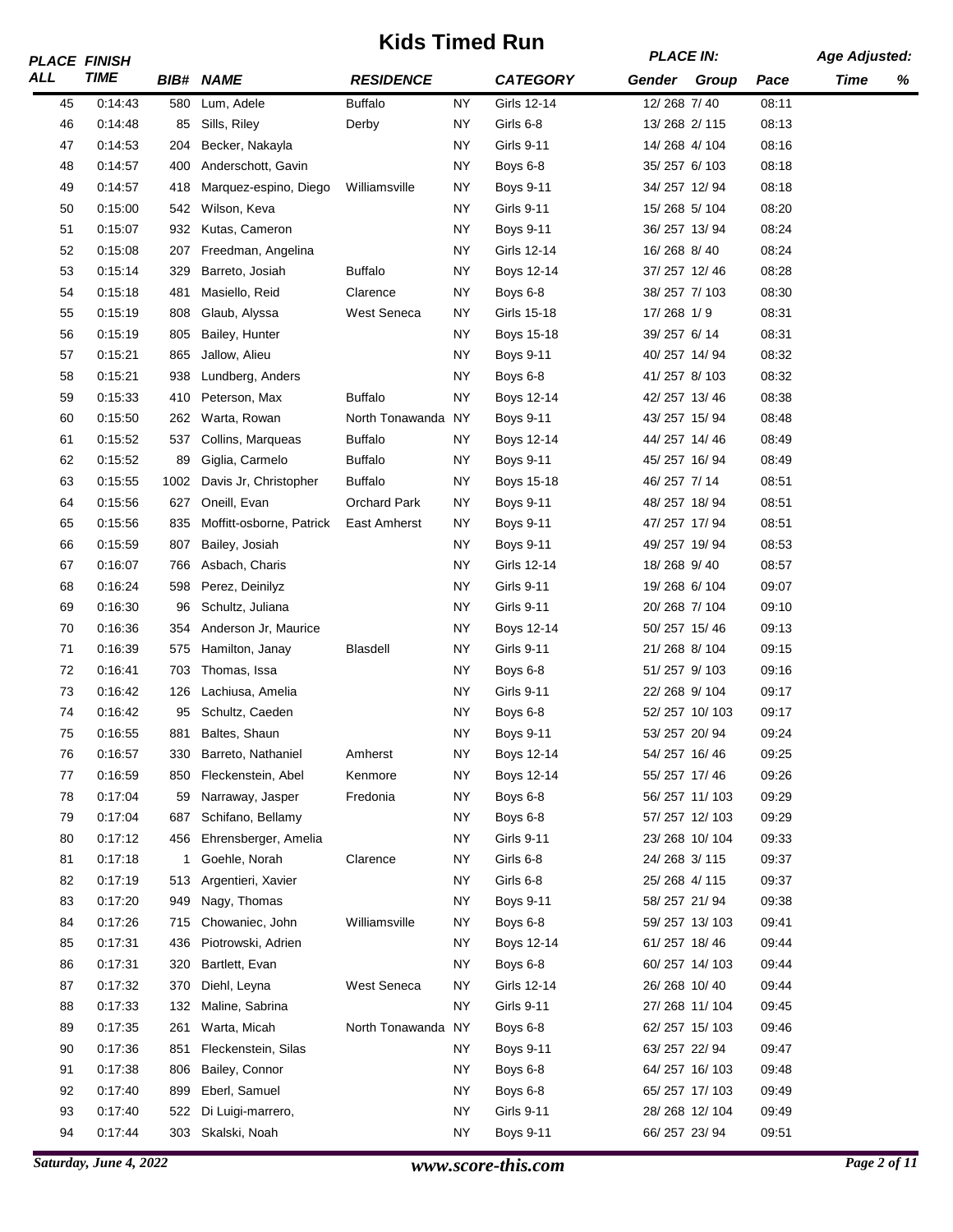|     | <b>PLACE FINISH</b>    |      |                        | NIUS TIIIIGU NUIT      |           |                        | <b>PLACE IN:</b> |               |       | <b>Age Adjusted:</b> |   |
|-----|------------------------|------|------------------------|------------------------|-----------|------------------------|------------------|---------------|-------|----------------------|---|
| ALL | <b>TIME</b>            |      | <b>BIB# NAME</b>       | <b>RESIDENCE</b>       |           | <b>CATEGORY</b>        | Gender Group     |               | Pace  | Time                 | % |
| 95  | 0:17:47                | 383  | Ananthakrishnan, Krish | Wiliiamsville          | <b>NY</b> | <b>Boys 12-14</b>      | 67/257 19/46     |               | 09:53 |                      |   |
| 96  | 0:17:47                | 162  | Levandowski, Madison   |                        | <b>NY</b> | Girls 9-11             |                  | 29/268 13/104 | 09:53 |                      |   |
| 97  | 0:17:49                | 147  | Thompson, Darwin       | <b>Buffalo</b>         | <b>NY</b> | Boys 6-8               |                  | 68/257 18/103 | 09:54 |                      |   |
| 98  | 0:17:49                | 634  | Thongchanh, Olivia     | <b>Buffalo</b>         | <b>NY</b> | <b>Girls 9-11</b>      |                  | 30/268 14/104 | 09:54 |                      |   |
| 99  | 0.17:52                | 401  | Anderschott, Violet    |                        | <b>NY</b> | Girls 6-8              | 31/268 5/115     |               | 09:56 |                      |   |
| 100 | 0:17:58                | 986  | Tomasulo, Jamie        |                        | <b>NY</b> | Boys 12-14             | 69/257 20/46     |               | 09:59 |                      |   |
| 101 | 0.18.01                | 51   | Lesinski, Haven        |                        | <b>NY</b> | Girls 6-8              | 32/268 6/115     |               | 10:01 |                      |   |
| 102 | 0:18:01                | 487  | Lavarnway, Addison     |                        | <b>NY</b> | Girls 6-8              | 33/268 7/115     |               | 10:01 |                      |   |
| 103 | 0:18:05                | 35   | Sidell, Sofia          | <b>Buffalo</b>         | <b>NY</b> | Girls 12-14            | 34/268 11/40     |               | 10:03 |                      |   |
| 104 | 0:18:06                | 578  | Mercer, Teagan         | <b>Buffalo</b>         | NY.       | Girls 12-14            | 35/268 12/40     |               | 10:03 |                      |   |
| 105 | 0:18:07                | 499  | Petros, Sesina         |                        |           | <b>Unspecified Gen</b> | 1/7/7            |               | 10:04 |                      |   |
| 106 | 0:18:17                | 955  | Nowak, Cameron         |                        | <b>NY</b> | <b>Boys 9-11</b>       | 70/257 24/94     |               | 10:09 |                      |   |
| 107 | 0:18:18                | 943  | Mccluskey, Michael     |                        | <b>NY</b> | <b>Boys 9-11</b>       | 71/257 25/94     |               | 10:10 |                      |   |
| 108 | 0:18:19                | 523  | Robinson, Isaiah       |                        | <b>NY</b> | <b>Boys 9-11</b>       | 72/257 26/94     |               | 10:11 |                      |   |
| 109 | 0:18:19                | 584  | Perez, Dineilyz        | <b>Buffalo</b>         | <b>NY</b> | <b>Girls 9-11</b>      |                  | 36/268 15/104 | 10:11 |                      |   |
| 110 | 0:18:20                | 216  | Kadhum, Malak          | Williamsville          | <b>NY</b> | <b>Boys 9-11</b>       | 73/257 27/94     |               | 10:11 |                      |   |
| 111 | 0:18:24                | 189  | Allen, Zeta            |                        | <b>NY</b> | Girls 9-11             |                  | 37/268 16/104 | 10:13 |                      |   |
| 112 | 0:18:31                | 1044 | Dudley, Felisha        | <b>Buffalo</b>         | <b>NY</b> | Girls 6-8              | 38/268 8/115     |               | 10:17 |                      |   |
| 113 | 0:18:36                | 83   | Kandler, Bridget       | Kenmore                | <b>NY</b> | <b>Girls 9-11</b>      |                  | 39/268 17/104 | 10:20 |                      |   |
| 114 | 0:18:39                | 898  | Dickens, Owen          |                        | <b>NY</b> | Boys 12-14             | 74/257 21/46     |               | 10:22 |                      |   |
| 115 | 0:18:40                | 985  | Tomasulo, Harper       |                        | <b>NY</b> | Girls 9-11             |                  | 40/268 18/104 | 10:22 |                      |   |
| 116 | 0:18:42                | 912  | Herman, Luke           |                        | <b>NY</b> | <b>Boys 9-11</b>       | 75/257 28/94     |               | 10:23 |                      |   |
|     |                        |      |                        |                        | <b>NY</b> | <b>Girls 9-11</b>      |                  |               | 10:23 |                      |   |
| 117 | 0:18:42                | 419  | Marquez-espino,        | Williamsville          |           |                        |                  | 41/268 19/104 |       |                      |   |
| 118 | 0:18:46                | 975  | Stone, Colton          |                        | <b>NY</b> | <b>Boys 9-11</b>       | 76/257 29/94     |               | 10:26 |                      |   |
| 119 | 0:18:46                | 641  | Oneil, Eileen          |                        | <b>NY</b> | Girls 9-11             |                  | 42/268 20/104 | 10:26 |                      |   |
| 120 | 0:19:10                | 531  | Verma, Aadya           |                        | <b>NY</b> | <b>Girls 9-11</b>      | 77/257 30/94     | 43/268 21/104 | 10:39 |                      |   |
| 121 | 0:19:14                | 415  | Haynes, Jacob          |                        | <b>NY</b> | <b>Boys 9-11</b>       |                  |               | 10:41 |                      |   |
| 122 | 0:19:16                | 68   | Carter Ii, Anthony     | <b>Buffalo</b>         | <b>NY</b> | <b>Boys 9-11</b>       | 78/257 31/94     |               | 10:42 |                      |   |
| 123 | 0:19:18                | 314  | Drabinski, Mason       |                        | <b>NY</b> | Boys 6-8               |                  | 79/257 19/103 | 10:43 |                      |   |
| 124 | 0:19:21                | 188  | Allen, Rory            |                        | <b>NY</b> | <b>Boys 9-11</b>       | 80/257 32/94     |               | 10:45 |                      |   |
| 125 | 0:19:22                | 543  | Wilson, Asher          |                        | <b>NY</b> | Boys 6-8               |                  | 81/257 20/103 | 10:46 |                      |   |
| 126 | 0:19:22                |      | 510 Vansickle, Tegan   | Freedom                | <b>NY</b> | <b>Girls 9-11</b>      |                  | 44/268 22/104 | 10:46 |                      |   |
| 127 | 0:19:23                | 91   | Zolnowski, Audrey      | Lancaster              | <b>NY</b> | Girls 6-8              | 45/268 9/115     |               | 10:46 |                      |   |
| 128 | 0:19:24                | 187  | Allen, June            |                        | NY.       | Girls 6-8              |                  | 46/268 10/115 | 10:47 |                      |   |
| 129 | 0:19:26                | 245  | Sterner, Layla         | <b>Buffalo</b>         | <b>NY</b> | Girls 9-11             |                  | 47/268 23/104 | 10:48 |                      |   |
| 130 | 0:19:29                | 408  | Mills, Odin            | <b>Buffalo</b>         | <b>NY</b> | Boys 6-8               |                  | 83/257 22/103 | 10:49 |                      |   |
| 131 | 0:19:29                | 684  | Mackmin, Andre         | Grand Island           | <b>NY</b> | Boys 6-8               |                  | 82/257 21/103 | 10:49 |                      |   |
| 132 | 0:19:30                | 611  | Thompson, Finn         | <b>Buffalo</b>         | NY.       | Girls 6-8              |                  | 48/268 11/115 | 10:50 |                      |   |
| 133 | 0:19:34                | 996  | Yak, Anyot             |                        | <b>NY</b> | Girls 9-11             |                  | 49/268 24/104 | 10:52 |                      |   |
| 134 | 0:19:35                | 736  | Ushio, Mai             | Tonawanda              | <b>NY</b> | Girls 6-8              |                  | 50/268 12/115 | 10:53 |                      |   |
| 135 | 0:19:40                | 33   | Mineo, Jr, David       | <b>Clarence Center</b> | NY.       | Boys 6-8               |                  | 84/257 23/103 | 10:56 |                      |   |
| 136 | 0:19:40                | 32   | Mineo, Francesca       | <b>Clarence Center</b> | NY.       | Girls 6-8              |                  | 51/268 13/115 | 10:56 |                      |   |
| 137 | 0:19:43                | 148  | Thompson, Felix        | <b>Buffalo</b>         | <b>NY</b> | Boys 6-8               |                  | 85/257 24/103 | 10:57 |                      |   |
| 138 | 0:19:49                | 794  | Gorkiewicz, Cate       |                        | <b>NY</b> | Girls 6-8              |                  | 52/268 14/115 | 11:01 |                      |   |
| 139 | 0:19:50                | 795  | Gorkiewicz, Joey       |                        | <b>NY</b> | Boys 6-8               |                  | 86/257 25/103 | 11:01 |                      |   |
| 140 | 0:19:52                | 509  | Balsano, Lashelle      | Freedom                | NY.       | <b>Girls 9-11</b>      |                  | 53/268 25/104 | 11:02 |                      |   |
| 141 | 0:19:54                | 626  | Oneill, Patrick        | Orchard Park           | NY        | <b>Boys 9-11</b>       | 87/257 33/94     |               | 11:03 |                      |   |
| 142 | 0:20:00                | 900  | Ferdinand, Ian         |                        | <b>NY</b> | <b>Boys 9-11</b>       | 88/257 34/94     |               | 11:07 |                      |   |
| 143 | 0:20:02                | 22   | Schlecht, Cedric       |                        | <b>NY</b> | <b>Boys 9-11</b>       | 89/257 35/94     |               | 11:08 |                      |   |
| 144 | 0:20:02                | 502  | Bashir, Afifatiba      | <b>Buffalo</b>         | NY.       | Girls 6-8              |                  | 54/268 15/115 | 11:08 |                      |   |
|     | Saturday, June 4, 2022 |      |                        |                        |           | www.score-this.com     |                  |               |       | Page $3$ of $11$     |   |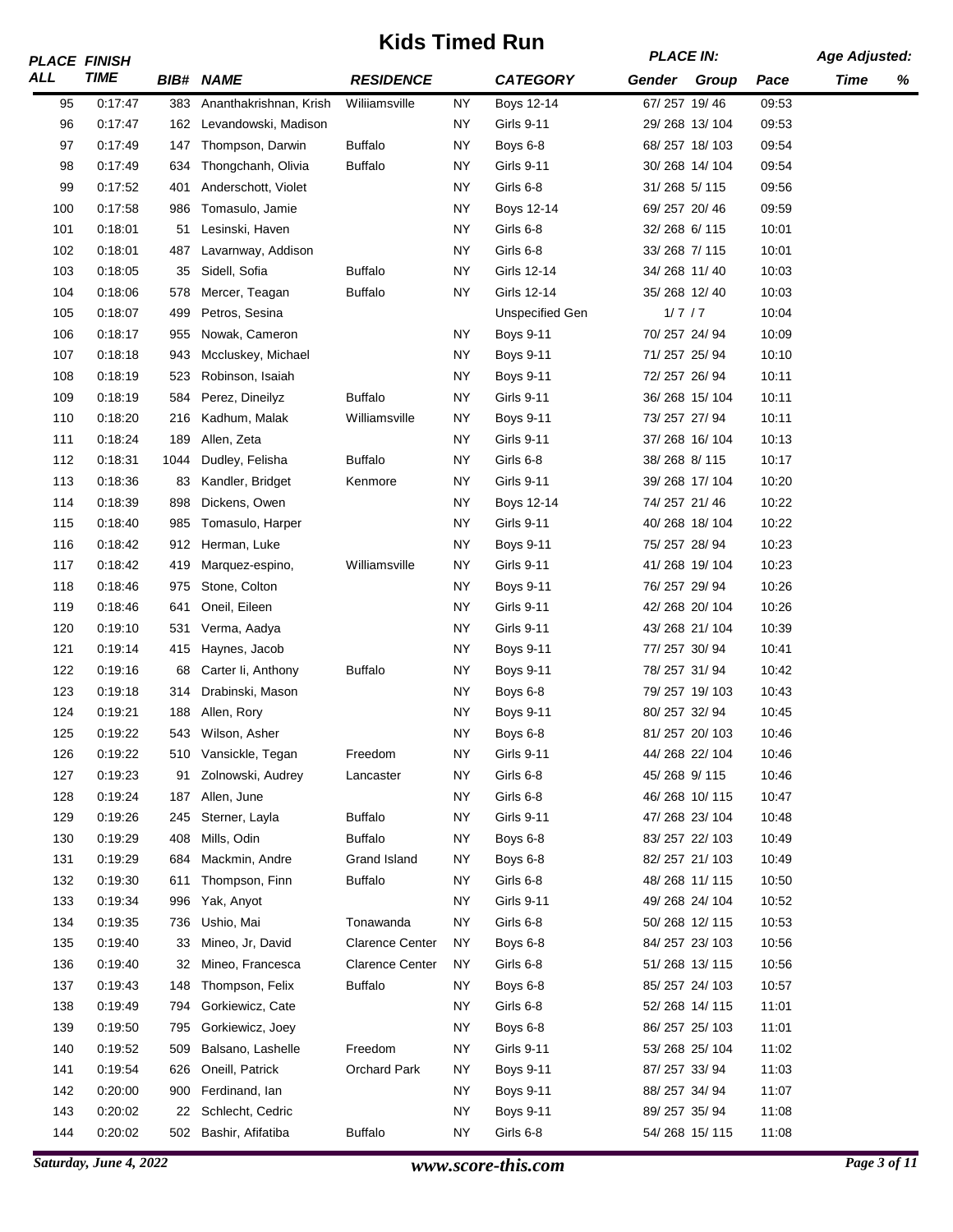| <b>TIME</b><br><b>RESIDENCE</b><br><b>CATEGORY</b><br>Gender Group<br><b>BIB# NAME</b><br>Time<br>%<br>Pace<br>55/268 16/115<br>145<br>0:20:04<br>NY<br>Girls 6-8<br>11:09<br>792<br>Laugeman, Vera<br><b>NY</b><br>146<br>0:20:05<br>890<br>Bridenbaker, Lexi<br><b>Girls 9-11</b><br>56/268 26/104<br>11:09<br>0:20:06<br>969<br>Ruppert, Travis<br><b>NY</b><br>90/257 36/94<br>11:10<br>147<br><b>Boys 9-11</b><br>0:20:07<br>Young Jr., Shawn<br><b>Buffalo</b><br>NY<br>91/257 26/103<br>11:11<br>148<br>72<br>Boys 6-8<br>0:20:08<br>Griffo, Caleb<br><b>NY</b><br>92/257 37/94<br>11:11<br>149<br>907<br><b>Boys 9-11</b><br>0.20:11<br><b>NY</b><br><b>Boys 9-11</b><br>93/257 38/94<br>11:13<br>150<br>608<br>Berman, Matthias<br>Hamburg<br>0:20:13<br>Flores Darwich,<br>NY<br>94/257 27/103<br>11:14<br>151<br>87<br>Willimsville<br>Boys 6-8<br>0:20:15<br>896<br>Dhali, Kaleb<br><b>NY</b><br>95/257 39/94<br>11:15<br>152<br><b>Boys 9-11</b><br><b>Buffalo</b><br>153<br>0:20:16<br>NY<br>96/257 28/103<br>11:16<br>93<br>Nutty, Andrew<br>Boys 6-8<br>0:20:17<br>947<br>Morales, Gemma<br><b>NY</b><br><b>Girls 9-11</b><br>57/268 27/104<br>11:16<br>154<br>0:20:18<br>NY<br>97/257 40/94<br>11:17<br>155<br>970<br>Ruppert, Eli<br><b>Boys 9-11</b><br>0:20:19<br>399<br>NY<br><b>Girls 9-11</b><br>58/268 28/104<br>11:17<br>156<br>Anderschott, Zoe<br>0:20:19<br>Lamarca, Samuel<br><b>NY</b><br><b>Boys 9-11</b><br>98/257 41/94<br>11:17<br>157<br>933<br>0:20:20<br>Narraway, Hunter<br>Fredonia<br><b>NY</b><br>99/257 29/103<br>11:18<br>158<br>58<br>Boys 6-8<br>ΝY<br>11:20<br>159<br>0:20:24<br>435<br>Piotrowski, Adam<br>Boys 12-14<br>100/257 22/46<br>0:20:25<br>Ware, Canton<br><b>NY</b><br>101/257 30/103<br>11:21<br>160<br>503<br>Boys 6-8<br>0:20:29<br><b>NY</b><br><b>Boys 9-11</b><br>102/257 42/94<br>11:23<br>161<br>Hodges, Jacob<br>44<br>162<br>0:20:30<br><b>NY</b><br>Girls 6-8<br>59/268 17/115<br>11:23<br>57<br>Narraway, Arrowlynn<br>Fredonia<br><b>Buffalo</b><br>163<br>0:20:34<br>Catan, Braden<br><b>NY</b><br>103/257 31/103<br>11:26<br>366<br>Boys 6-8<br>0:20:35<br>123<br><b>NY</b><br>104/257 23/46<br>11:26<br>164<br>Juran, Anese<br>Lackawanna<br>Boys 12-14<br>0:20:36<br>334<br>Hunt, Connor<br>NY<br>105/257 24/46<br>11:27<br>165<br>Boys 12-14<br><b>NY</b><br>0:20:37<br>939<br><b>Boys 9-11</b><br>106/257 43/94<br>11:27<br>166<br>Madey, Zack<br>0:20:40<br>NY<br>11:29<br>167<br>601<br>Ali, Asheem<br>Boys 9-11<br>107/257 44/94<br>0:20:41<br><b>NY</b><br>108/257 32/103<br>11:29<br>168<br>903<br>Garcia, Josiah<br>Boys 6-8<br>Elma<br><b>NY</b><br>109/257 33/103<br>11:32<br>169<br>0:20:46<br>Dorolek, Kenny<br>Boys 6-8<br>77<br>170<br>0:20:47<br>333<br><b>NY</b><br>Boys 6-8<br>110/257 34/103<br>11:33<br>Hunt, Aidyn<br>171<br>0:20:55<br>NY<br>Girls 6-8<br>60/268 18/115<br>11:37<br>332<br>Hunt, Addilyn<br>$2/7$ $1/7$<br>172<br>0:20:56<br>121<br>Dut, Mawein<br><b>Buffalo</b><br><b>NY</b><br><b>Unspecified Gen</b><br>11:38<br>173<br>Full, Leo<br><b>NY</b><br>111/257 45/94<br>11:38<br>0:20:57<br>735<br><b>Boys 9-11</b><br>174<br>0:20:58<br>666<br>Prempin, Donovan<br><b>Buffalo</b><br><b>NY</b><br>112/257 25/46<br>11:39<br>Boys 12-14<br>175<br>0:20:58<br>698<br><b>Buffalo</b><br>ΝY<br>61/268 13/40<br>11:39<br>Singh, Medha<br>Girls 12-14<br>0.21:00<br>Barlow, Theseus<br>Kennore<br>NY<br>113/257 35/103<br>11:40<br>176<br>Boys 6-8<br>451<br>0:21:01<br>Alrxander, Carleah<br>Kenmore<br>NY<br>Girls 12-14<br>62/268 14/40<br>11:41<br>177<br>450<br>178<br>0:21:05<br>Wahl, Lilly<br><b>NY</b><br>Girls 6-8<br>63/268 19/115<br>11:43<br>15<br>Hamburg<br>114/257 8/14<br>179<br>0:21:06<br>Wahl, Ryan<br>NΥ<br>Boys 15-18<br>11:43<br>12<br>0:21:06<br>NY<br>115/257 46/94<br>11:43<br>180<br>702<br>Thomas, Moses<br><b>Boys 9-11</b><br>0:21:06<br>Germann, Olivia<br><b>NY</b><br>Girls 15-18<br>64/268 2/9<br>11:43<br>181<br>775<br>182<br>0:21:08<br>488<br>Rodgers, Hanna<br><b>NY</b><br><b>Girls 9-11</b><br>65/268 29/104<br>11:44<br>0:21:14<br>Elliott, Brayden<br>116/257 36/103<br>11:48<br>183<br>312<br>NY<br>Boys 6-8<br>0:21:19<br>Wright, Jayvion<br>NY<br>117/257 37/103<br>11:51<br>184<br>534<br>Boys 6-8<br>NY<br>118/257 38/103<br>185<br>0.21.21<br>416<br>Haynes, Nathan<br>Boys 6-8<br>11:52<br>0:21:23<br>533<br>Parker, Mi'yan<br>NY.<br>119/257 39/103<br>11:53<br>186<br>Boys 6-8<br>NY<br>Girls 6-8<br>67/268 20/115<br>187<br>0:21:27<br>834<br>Moffitt, Beatrice<br>East Amherst<br>11:55<br>0:21:27<br><b>Orchard Park</b><br><b>NY</b><br>Girls 6-8<br>66/268 21/115<br>11:55<br>188<br>208<br>Woloszynska-read,<br>0:21:31<br>Zolnowski, Emma<br>Girls 9-11<br>68/268 30/104<br>11:57<br>189<br>92<br>NY<br>Lancaster<br>0:21:33<br>888<br>Bonus, Torryn<br><b>NY</b><br>Girls 9-11<br>69/268 31/104<br>190<br>11:58<br>0:21:33<br><b>NY</b><br>Girls 6-8<br>70/268 22/115<br>11:58<br>191<br>873<br>Cerrone, Magdalena<br><b>Buffalo</b><br>0:21:34<br>538<br>Collins, Asia<br><b>NY</b><br>Girls 12-14<br>71/268 15/40<br>11:59<br>192<br>0:21:39<br>Hupkowicz, Richard<br><b>NY</b><br>Boys 12-14<br>120/257 26/46<br>193<br>919<br>12:02<br><b>NY</b><br>194<br>0:21:39<br>917<br>Hupkowicz, Adam<br><b>Boys 9-11</b><br>121/257 47/94<br>12:02 |     | <b>PLACE FINISH</b> |  | NIUS TIIIIGU NUIT |  | <b>PLACE IN:</b> |  | <b>Age Adjusted:</b> |  |
|----------------------------------------------------------------------------------------------------------------------------------------------------------------------------------------------------------------------------------------------------------------------------------------------------------------------------------------------------------------------------------------------------------------------------------------------------------------------------------------------------------------------------------------------------------------------------------------------------------------------------------------------------------------------------------------------------------------------------------------------------------------------------------------------------------------------------------------------------------------------------------------------------------------------------------------------------------------------------------------------------------------------------------------------------------------------------------------------------------------------------------------------------------------------------------------------------------------------------------------------------------------------------------------------------------------------------------------------------------------------------------------------------------------------------------------------------------------------------------------------------------------------------------------------------------------------------------------------------------------------------------------------------------------------------------------------------------------------------------------------------------------------------------------------------------------------------------------------------------------------------------------------------------------------------------------------------------------------------------------------------------------------------------------------------------------------------------------------------------------------------------------------------------------------------------------------------------------------------------------------------------------------------------------------------------------------------------------------------------------------------------------------------------------------------------------------------------------------------------------------------------------------------------------------------------------------------------------------------------------------------------------------------------------------------------------------------------------------------------------------------------------------------------------------------------------------------------------------------------------------------------------------------------------------------------------------------------------------------------------------------------------------------------------------------------------------------------------------------------------------------------------------------------------------------------------------------------------------------------------------------------------------------------------------------------------------------------------------------------------------------------------------------------------------------------------------------------------------------------------------------------------------------------------------------------------------------------------------------------------------------------------------------------------------------------------------------------------------------------------------------------------------------------------------------------------------------------------------------------------------------------------------------------------------------------------------------------------------------------------------------------------------------------------------------------------------------------------------------------------------------------------------------------------------------------------------------------------------------------------------------------------------------------------------------------------------------------------------------------------------------------------------------------------------------------------------------------------------------------------------------------------------------------------------------------------------------------------------------------------------------------------------------------------------------------------------------------------------------------------------------------------------------------------------------------------------------------------------------------------------------------------------------------------------------------------------------------------------------------------------------------------------------------------------------------------------------------------------------------------------------------------------------------------------------------------------------------------------------------------------------------------------------------------------------------------------|-----|---------------------|--|-------------------|--|------------------|--|----------------------|--|
|                                                                                                                                                                                                                                                                                                                                                                                                                                                                                                                                                                                                                                                                                                                                                                                                                                                                                                                                                                                                                                                                                                                                                                                                                                                                                                                                                                                                                                                                                                                                                                                                                                                                                                                                                                                                                                                                                                                                                                                                                                                                                                                                                                                                                                                                                                                                                                                                                                                                                                                                                                                                                                                                                                                                                                                                                                                                                                                                                                                                                                                                                                                                                                                                                                                                                                                                                                                                                                                                                                                                                                                                                                                                                                                                                                                                                                                                                                                                                                                                                                                                                                                                                                                                                                                                                                                                                                                                                                                                                                                                                                                                                                                                                                                                                                                                                                                                                                                                                                                                                                                                                                                                                                                                                                                                                                                      | ALL |                     |  |                   |  |                  |  |                      |  |
|                                                                                                                                                                                                                                                                                                                                                                                                                                                                                                                                                                                                                                                                                                                                                                                                                                                                                                                                                                                                                                                                                                                                                                                                                                                                                                                                                                                                                                                                                                                                                                                                                                                                                                                                                                                                                                                                                                                                                                                                                                                                                                                                                                                                                                                                                                                                                                                                                                                                                                                                                                                                                                                                                                                                                                                                                                                                                                                                                                                                                                                                                                                                                                                                                                                                                                                                                                                                                                                                                                                                                                                                                                                                                                                                                                                                                                                                                                                                                                                                                                                                                                                                                                                                                                                                                                                                                                                                                                                                                                                                                                                                                                                                                                                                                                                                                                                                                                                                                                                                                                                                                                                                                                                                                                                                                                                      |     |                     |  |                   |  |                  |  |                      |  |
|                                                                                                                                                                                                                                                                                                                                                                                                                                                                                                                                                                                                                                                                                                                                                                                                                                                                                                                                                                                                                                                                                                                                                                                                                                                                                                                                                                                                                                                                                                                                                                                                                                                                                                                                                                                                                                                                                                                                                                                                                                                                                                                                                                                                                                                                                                                                                                                                                                                                                                                                                                                                                                                                                                                                                                                                                                                                                                                                                                                                                                                                                                                                                                                                                                                                                                                                                                                                                                                                                                                                                                                                                                                                                                                                                                                                                                                                                                                                                                                                                                                                                                                                                                                                                                                                                                                                                                                                                                                                                                                                                                                                                                                                                                                                                                                                                                                                                                                                                                                                                                                                                                                                                                                                                                                                                                                      |     |                     |  |                   |  |                  |  |                      |  |
|                                                                                                                                                                                                                                                                                                                                                                                                                                                                                                                                                                                                                                                                                                                                                                                                                                                                                                                                                                                                                                                                                                                                                                                                                                                                                                                                                                                                                                                                                                                                                                                                                                                                                                                                                                                                                                                                                                                                                                                                                                                                                                                                                                                                                                                                                                                                                                                                                                                                                                                                                                                                                                                                                                                                                                                                                                                                                                                                                                                                                                                                                                                                                                                                                                                                                                                                                                                                                                                                                                                                                                                                                                                                                                                                                                                                                                                                                                                                                                                                                                                                                                                                                                                                                                                                                                                                                                                                                                                                                                                                                                                                                                                                                                                                                                                                                                                                                                                                                                                                                                                                                                                                                                                                                                                                                                                      |     |                     |  |                   |  |                  |  |                      |  |
|                                                                                                                                                                                                                                                                                                                                                                                                                                                                                                                                                                                                                                                                                                                                                                                                                                                                                                                                                                                                                                                                                                                                                                                                                                                                                                                                                                                                                                                                                                                                                                                                                                                                                                                                                                                                                                                                                                                                                                                                                                                                                                                                                                                                                                                                                                                                                                                                                                                                                                                                                                                                                                                                                                                                                                                                                                                                                                                                                                                                                                                                                                                                                                                                                                                                                                                                                                                                                                                                                                                                                                                                                                                                                                                                                                                                                                                                                                                                                                                                                                                                                                                                                                                                                                                                                                                                                                                                                                                                                                                                                                                                                                                                                                                                                                                                                                                                                                                                                                                                                                                                                                                                                                                                                                                                                                                      |     |                     |  |                   |  |                  |  |                      |  |
|                                                                                                                                                                                                                                                                                                                                                                                                                                                                                                                                                                                                                                                                                                                                                                                                                                                                                                                                                                                                                                                                                                                                                                                                                                                                                                                                                                                                                                                                                                                                                                                                                                                                                                                                                                                                                                                                                                                                                                                                                                                                                                                                                                                                                                                                                                                                                                                                                                                                                                                                                                                                                                                                                                                                                                                                                                                                                                                                                                                                                                                                                                                                                                                                                                                                                                                                                                                                                                                                                                                                                                                                                                                                                                                                                                                                                                                                                                                                                                                                                                                                                                                                                                                                                                                                                                                                                                                                                                                                                                                                                                                                                                                                                                                                                                                                                                                                                                                                                                                                                                                                                                                                                                                                                                                                                                                      |     |                     |  |                   |  |                  |  |                      |  |
|                                                                                                                                                                                                                                                                                                                                                                                                                                                                                                                                                                                                                                                                                                                                                                                                                                                                                                                                                                                                                                                                                                                                                                                                                                                                                                                                                                                                                                                                                                                                                                                                                                                                                                                                                                                                                                                                                                                                                                                                                                                                                                                                                                                                                                                                                                                                                                                                                                                                                                                                                                                                                                                                                                                                                                                                                                                                                                                                                                                                                                                                                                                                                                                                                                                                                                                                                                                                                                                                                                                                                                                                                                                                                                                                                                                                                                                                                                                                                                                                                                                                                                                                                                                                                                                                                                                                                                                                                                                                                                                                                                                                                                                                                                                                                                                                                                                                                                                                                                                                                                                                                                                                                                                                                                                                                                                      |     |                     |  |                   |  |                  |  |                      |  |
|                                                                                                                                                                                                                                                                                                                                                                                                                                                                                                                                                                                                                                                                                                                                                                                                                                                                                                                                                                                                                                                                                                                                                                                                                                                                                                                                                                                                                                                                                                                                                                                                                                                                                                                                                                                                                                                                                                                                                                                                                                                                                                                                                                                                                                                                                                                                                                                                                                                                                                                                                                                                                                                                                                                                                                                                                                                                                                                                                                                                                                                                                                                                                                                                                                                                                                                                                                                                                                                                                                                                                                                                                                                                                                                                                                                                                                                                                                                                                                                                                                                                                                                                                                                                                                                                                                                                                                                                                                                                                                                                                                                                                                                                                                                                                                                                                                                                                                                                                                                                                                                                                                                                                                                                                                                                                                                      |     |                     |  |                   |  |                  |  |                      |  |
|                                                                                                                                                                                                                                                                                                                                                                                                                                                                                                                                                                                                                                                                                                                                                                                                                                                                                                                                                                                                                                                                                                                                                                                                                                                                                                                                                                                                                                                                                                                                                                                                                                                                                                                                                                                                                                                                                                                                                                                                                                                                                                                                                                                                                                                                                                                                                                                                                                                                                                                                                                                                                                                                                                                                                                                                                                                                                                                                                                                                                                                                                                                                                                                                                                                                                                                                                                                                                                                                                                                                                                                                                                                                                                                                                                                                                                                                                                                                                                                                                                                                                                                                                                                                                                                                                                                                                                                                                                                                                                                                                                                                                                                                                                                                                                                                                                                                                                                                                                                                                                                                                                                                                                                                                                                                                                                      |     |                     |  |                   |  |                  |  |                      |  |
|                                                                                                                                                                                                                                                                                                                                                                                                                                                                                                                                                                                                                                                                                                                                                                                                                                                                                                                                                                                                                                                                                                                                                                                                                                                                                                                                                                                                                                                                                                                                                                                                                                                                                                                                                                                                                                                                                                                                                                                                                                                                                                                                                                                                                                                                                                                                                                                                                                                                                                                                                                                                                                                                                                                                                                                                                                                                                                                                                                                                                                                                                                                                                                                                                                                                                                                                                                                                                                                                                                                                                                                                                                                                                                                                                                                                                                                                                                                                                                                                                                                                                                                                                                                                                                                                                                                                                                                                                                                                                                                                                                                                                                                                                                                                                                                                                                                                                                                                                                                                                                                                                                                                                                                                                                                                                                                      |     |                     |  |                   |  |                  |  |                      |  |
|                                                                                                                                                                                                                                                                                                                                                                                                                                                                                                                                                                                                                                                                                                                                                                                                                                                                                                                                                                                                                                                                                                                                                                                                                                                                                                                                                                                                                                                                                                                                                                                                                                                                                                                                                                                                                                                                                                                                                                                                                                                                                                                                                                                                                                                                                                                                                                                                                                                                                                                                                                                                                                                                                                                                                                                                                                                                                                                                                                                                                                                                                                                                                                                                                                                                                                                                                                                                                                                                                                                                                                                                                                                                                                                                                                                                                                                                                                                                                                                                                                                                                                                                                                                                                                                                                                                                                                                                                                                                                                                                                                                                                                                                                                                                                                                                                                                                                                                                                                                                                                                                                                                                                                                                                                                                                                                      |     |                     |  |                   |  |                  |  |                      |  |
|                                                                                                                                                                                                                                                                                                                                                                                                                                                                                                                                                                                                                                                                                                                                                                                                                                                                                                                                                                                                                                                                                                                                                                                                                                                                                                                                                                                                                                                                                                                                                                                                                                                                                                                                                                                                                                                                                                                                                                                                                                                                                                                                                                                                                                                                                                                                                                                                                                                                                                                                                                                                                                                                                                                                                                                                                                                                                                                                                                                                                                                                                                                                                                                                                                                                                                                                                                                                                                                                                                                                                                                                                                                                                                                                                                                                                                                                                                                                                                                                                                                                                                                                                                                                                                                                                                                                                                                                                                                                                                                                                                                                                                                                                                                                                                                                                                                                                                                                                                                                                                                                                                                                                                                                                                                                                                                      |     |                     |  |                   |  |                  |  |                      |  |
|                                                                                                                                                                                                                                                                                                                                                                                                                                                                                                                                                                                                                                                                                                                                                                                                                                                                                                                                                                                                                                                                                                                                                                                                                                                                                                                                                                                                                                                                                                                                                                                                                                                                                                                                                                                                                                                                                                                                                                                                                                                                                                                                                                                                                                                                                                                                                                                                                                                                                                                                                                                                                                                                                                                                                                                                                                                                                                                                                                                                                                                                                                                                                                                                                                                                                                                                                                                                                                                                                                                                                                                                                                                                                                                                                                                                                                                                                                                                                                                                                                                                                                                                                                                                                                                                                                                                                                                                                                                                                                                                                                                                                                                                                                                                                                                                                                                                                                                                                                                                                                                                                                                                                                                                                                                                                                                      |     |                     |  |                   |  |                  |  |                      |  |
|                                                                                                                                                                                                                                                                                                                                                                                                                                                                                                                                                                                                                                                                                                                                                                                                                                                                                                                                                                                                                                                                                                                                                                                                                                                                                                                                                                                                                                                                                                                                                                                                                                                                                                                                                                                                                                                                                                                                                                                                                                                                                                                                                                                                                                                                                                                                                                                                                                                                                                                                                                                                                                                                                                                                                                                                                                                                                                                                                                                                                                                                                                                                                                                                                                                                                                                                                                                                                                                                                                                                                                                                                                                                                                                                                                                                                                                                                                                                                                                                                                                                                                                                                                                                                                                                                                                                                                                                                                                                                                                                                                                                                                                                                                                                                                                                                                                                                                                                                                                                                                                                                                                                                                                                                                                                                                                      |     |                     |  |                   |  |                  |  |                      |  |
|                                                                                                                                                                                                                                                                                                                                                                                                                                                                                                                                                                                                                                                                                                                                                                                                                                                                                                                                                                                                                                                                                                                                                                                                                                                                                                                                                                                                                                                                                                                                                                                                                                                                                                                                                                                                                                                                                                                                                                                                                                                                                                                                                                                                                                                                                                                                                                                                                                                                                                                                                                                                                                                                                                                                                                                                                                                                                                                                                                                                                                                                                                                                                                                                                                                                                                                                                                                                                                                                                                                                                                                                                                                                                                                                                                                                                                                                                                                                                                                                                                                                                                                                                                                                                                                                                                                                                                                                                                                                                                                                                                                                                                                                                                                                                                                                                                                                                                                                                                                                                                                                                                                                                                                                                                                                                                                      |     |                     |  |                   |  |                  |  |                      |  |
|                                                                                                                                                                                                                                                                                                                                                                                                                                                                                                                                                                                                                                                                                                                                                                                                                                                                                                                                                                                                                                                                                                                                                                                                                                                                                                                                                                                                                                                                                                                                                                                                                                                                                                                                                                                                                                                                                                                                                                                                                                                                                                                                                                                                                                                                                                                                                                                                                                                                                                                                                                                                                                                                                                                                                                                                                                                                                                                                                                                                                                                                                                                                                                                                                                                                                                                                                                                                                                                                                                                                                                                                                                                                                                                                                                                                                                                                                                                                                                                                                                                                                                                                                                                                                                                                                                                                                                                                                                                                                                                                                                                                                                                                                                                                                                                                                                                                                                                                                                                                                                                                                                                                                                                                                                                                                                                      |     |                     |  |                   |  |                  |  |                      |  |
|                                                                                                                                                                                                                                                                                                                                                                                                                                                                                                                                                                                                                                                                                                                                                                                                                                                                                                                                                                                                                                                                                                                                                                                                                                                                                                                                                                                                                                                                                                                                                                                                                                                                                                                                                                                                                                                                                                                                                                                                                                                                                                                                                                                                                                                                                                                                                                                                                                                                                                                                                                                                                                                                                                                                                                                                                                                                                                                                                                                                                                                                                                                                                                                                                                                                                                                                                                                                                                                                                                                                                                                                                                                                                                                                                                                                                                                                                                                                                                                                                                                                                                                                                                                                                                                                                                                                                                                                                                                                                                                                                                                                                                                                                                                                                                                                                                                                                                                                                                                                                                                                                                                                                                                                                                                                                                                      |     |                     |  |                   |  |                  |  |                      |  |
|                                                                                                                                                                                                                                                                                                                                                                                                                                                                                                                                                                                                                                                                                                                                                                                                                                                                                                                                                                                                                                                                                                                                                                                                                                                                                                                                                                                                                                                                                                                                                                                                                                                                                                                                                                                                                                                                                                                                                                                                                                                                                                                                                                                                                                                                                                                                                                                                                                                                                                                                                                                                                                                                                                                                                                                                                                                                                                                                                                                                                                                                                                                                                                                                                                                                                                                                                                                                                                                                                                                                                                                                                                                                                                                                                                                                                                                                                                                                                                                                                                                                                                                                                                                                                                                                                                                                                                                                                                                                                                                                                                                                                                                                                                                                                                                                                                                                                                                                                                                                                                                                                                                                                                                                                                                                                                                      |     |                     |  |                   |  |                  |  |                      |  |
|                                                                                                                                                                                                                                                                                                                                                                                                                                                                                                                                                                                                                                                                                                                                                                                                                                                                                                                                                                                                                                                                                                                                                                                                                                                                                                                                                                                                                                                                                                                                                                                                                                                                                                                                                                                                                                                                                                                                                                                                                                                                                                                                                                                                                                                                                                                                                                                                                                                                                                                                                                                                                                                                                                                                                                                                                                                                                                                                                                                                                                                                                                                                                                                                                                                                                                                                                                                                                                                                                                                                                                                                                                                                                                                                                                                                                                                                                                                                                                                                                                                                                                                                                                                                                                                                                                                                                                                                                                                                                                                                                                                                                                                                                                                                                                                                                                                                                                                                                                                                                                                                                                                                                                                                                                                                                                                      |     |                     |  |                   |  |                  |  |                      |  |
|                                                                                                                                                                                                                                                                                                                                                                                                                                                                                                                                                                                                                                                                                                                                                                                                                                                                                                                                                                                                                                                                                                                                                                                                                                                                                                                                                                                                                                                                                                                                                                                                                                                                                                                                                                                                                                                                                                                                                                                                                                                                                                                                                                                                                                                                                                                                                                                                                                                                                                                                                                                                                                                                                                                                                                                                                                                                                                                                                                                                                                                                                                                                                                                                                                                                                                                                                                                                                                                                                                                                                                                                                                                                                                                                                                                                                                                                                                                                                                                                                                                                                                                                                                                                                                                                                                                                                                                                                                                                                                                                                                                                                                                                                                                                                                                                                                                                                                                                                                                                                                                                                                                                                                                                                                                                                                                      |     |                     |  |                   |  |                  |  |                      |  |
|                                                                                                                                                                                                                                                                                                                                                                                                                                                                                                                                                                                                                                                                                                                                                                                                                                                                                                                                                                                                                                                                                                                                                                                                                                                                                                                                                                                                                                                                                                                                                                                                                                                                                                                                                                                                                                                                                                                                                                                                                                                                                                                                                                                                                                                                                                                                                                                                                                                                                                                                                                                                                                                                                                                                                                                                                                                                                                                                                                                                                                                                                                                                                                                                                                                                                                                                                                                                                                                                                                                                                                                                                                                                                                                                                                                                                                                                                                                                                                                                                                                                                                                                                                                                                                                                                                                                                                                                                                                                                                                                                                                                                                                                                                                                                                                                                                                                                                                                                                                                                                                                                                                                                                                                                                                                                                                      |     |                     |  |                   |  |                  |  |                      |  |
|                                                                                                                                                                                                                                                                                                                                                                                                                                                                                                                                                                                                                                                                                                                                                                                                                                                                                                                                                                                                                                                                                                                                                                                                                                                                                                                                                                                                                                                                                                                                                                                                                                                                                                                                                                                                                                                                                                                                                                                                                                                                                                                                                                                                                                                                                                                                                                                                                                                                                                                                                                                                                                                                                                                                                                                                                                                                                                                                                                                                                                                                                                                                                                                                                                                                                                                                                                                                                                                                                                                                                                                                                                                                                                                                                                                                                                                                                                                                                                                                                                                                                                                                                                                                                                                                                                                                                                                                                                                                                                                                                                                                                                                                                                                                                                                                                                                                                                                                                                                                                                                                                                                                                                                                                                                                                                                      |     |                     |  |                   |  |                  |  |                      |  |
|                                                                                                                                                                                                                                                                                                                                                                                                                                                                                                                                                                                                                                                                                                                                                                                                                                                                                                                                                                                                                                                                                                                                                                                                                                                                                                                                                                                                                                                                                                                                                                                                                                                                                                                                                                                                                                                                                                                                                                                                                                                                                                                                                                                                                                                                                                                                                                                                                                                                                                                                                                                                                                                                                                                                                                                                                                                                                                                                                                                                                                                                                                                                                                                                                                                                                                                                                                                                                                                                                                                                                                                                                                                                                                                                                                                                                                                                                                                                                                                                                                                                                                                                                                                                                                                                                                                                                                                                                                                                                                                                                                                                                                                                                                                                                                                                                                                                                                                                                                                                                                                                                                                                                                                                                                                                                                                      |     |                     |  |                   |  |                  |  |                      |  |
|                                                                                                                                                                                                                                                                                                                                                                                                                                                                                                                                                                                                                                                                                                                                                                                                                                                                                                                                                                                                                                                                                                                                                                                                                                                                                                                                                                                                                                                                                                                                                                                                                                                                                                                                                                                                                                                                                                                                                                                                                                                                                                                                                                                                                                                                                                                                                                                                                                                                                                                                                                                                                                                                                                                                                                                                                                                                                                                                                                                                                                                                                                                                                                                                                                                                                                                                                                                                                                                                                                                                                                                                                                                                                                                                                                                                                                                                                                                                                                                                                                                                                                                                                                                                                                                                                                                                                                                                                                                                                                                                                                                                                                                                                                                                                                                                                                                                                                                                                                                                                                                                                                                                                                                                                                                                                                                      |     |                     |  |                   |  |                  |  |                      |  |
|                                                                                                                                                                                                                                                                                                                                                                                                                                                                                                                                                                                                                                                                                                                                                                                                                                                                                                                                                                                                                                                                                                                                                                                                                                                                                                                                                                                                                                                                                                                                                                                                                                                                                                                                                                                                                                                                                                                                                                                                                                                                                                                                                                                                                                                                                                                                                                                                                                                                                                                                                                                                                                                                                                                                                                                                                                                                                                                                                                                                                                                                                                                                                                                                                                                                                                                                                                                                                                                                                                                                                                                                                                                                                                                                                                                                                                                                                                                                                                                                                                                                                                                                                                                                                                                                                                                                                                                                                                                                                                                                                                                                                                                                                                                                                                                                                                                                                                                                                                                                                                                                                                                                                                                                                                                                                                                      |     |                     |  |                   |  |                  |  |                      |  |
|                                                                                                                                                                                                                                                                                                                                                                                                                                                                                                                                                                                                                                                                                                                                                                                                                                                                                                                                                                                                                                                                                                                                                                                                                                                                                                                                                                                                                                                                                                                                                                                                                                                                                                                                                                                                                                                                                                                                                                                                                                                                                                                                                                                                                                                                                                                                                                                                                                                                                                                                                                                                                                                                                                                                                                                                                                                                                                                                                                                                                                                                                                                                                                                                                                                                                                                                                                                                                                                                                                                                                                                                                                                                                                                                                                                                                                                                                                                                                                                                                                                                                                                                                                                                                                                                                                                                                                                                                                                                                                                                                                                                                                                                                                                                                                                                                                                                                                                                                                                                                                                                                                                                                                                                                                                                                                                      |     |                     |  |                   |  |                  |  |                      |  |
|                                                                                                                                                                                                                                                                                                                                                                                                                                                                                                                                                                                                                                                                                                                                                                                                                                                                                                                                                                                                                                                                                                                                                                                                                                                                                                                                                                                                                                                                                                                                                                                                                                                                                                                                                                                                                                                                                                                                                                                                                                                                                                                                                                                                                                                                                                                                                                                                                                                                                                                                                                                                                                                                                                                                                                                                                                                                                                                                                                                                                                                                                                                                                                                                                                                                                                                                                                                                                                                                                                                                                                                                                                                                                                                                                                                                                                                                                                                                                                                                                                                                                                                                                                                                                                                                                                                                                                                                                                                                                                                                                                                                                                                                                                                                                                                                                                                                                                                                                                                                                                                                                                                                                                                                                                                                                                                      |     |                     |  |                   |  |                  |  |                      |  |
|                                                                                                                                                                                                                                                                                                                                                                                                                                                                                                                                                                                                                                                                                                                                                                                                                                                                                                                                                                                                                                                                                                                                                                                                                                                                                                                                                                                                                                                                                                                                                                                                                                                                                                                                                                                                                                                                                                                                                                                                                                                                                                                                                                                                                                                                                                                                                                                                                                                                                                                                                                                                                                                                                                                                                                                                                                                                                                                                                                                                                                                                                                                                                                                                                                                                                                                                                                                                                                                                                                                                                                                                                                                                                                                                                                                                                                                                                                                                                                                                                                                                                                                                                                                                                                                                                                                                                                                                                                                                                                                                                                                                                                                                                                                                                                                                                                                                                                                                                                                                                                                                                                                                                                                                                                                                                                                      |     |                     |  |                   |  |                  |  |                      |  |
|                                                                                                                                                                                                                                                                                                                                                                                                                                                                                                                                                                                                                                                                                                                                                                                                                                                                                                                                                                                                                                                                                                                                                                                                                                                                                                                                                                                                                                                                                                                                                                                                                                                                                                                                                                                                                                                                                                                                                                                                                                                                                                                                                                                                                                                                                                                                                                                                                                                                                                                                                                                                                                                                                                                                                                                                                                                                                                                                                                                                                                                                                                                                                                                                                                                                                                                                                                                                                                                                                                                                                                                                                                                                                                                                                                                                                                                                                                                                                                                                                                                                                                                                                                                                                                                                                                                                                                                                                                                                                                                                                                                                                                                                                                                                                                                                                                                                                                                                                                                                                                                                                                                                                                                                                                                                                                                      |     |                     |  |                   |  |                  |  |                      |  |
|                                                                                                                                                                                                                                                                                                                                                                                                                                                                                                                                                                                                                                                                                                                                                                                                                                                                                                                                                                                                                                                                                                                                                                                                                                                                                                                                                                                                                                                                                                                                                                                                                                                                                                                                                                                                                                                                                                                                                                                                                                                                                                                                                                                                                                                                                                                                                                                                                                                                                                                                                                                                                                                                                                                                                                                                                                                                                                                                                                                                                                                                                                                                                                                                                                                                                                                                                                                                                                                                                                                                                                                                                                                                                                                                                                                                                                                                                                                                                                                                                                                                                                                                                                                                                                                                                                                                                                                                                                                                                                                                                                                                                                                                                                                                                                                                                                                                                                                                                                                                                                                                                                                                                                                                                                                                                                                      |     |                     |  |                   |  |                  |  |                      |  |
|                                                                                                                                                                                                                                                                                                                                                                                                                                                                                                                                                                                                                                                                                                                                                                                                                                                                                                                                                                                                                                                                                                                                                                                                                                                                                                                                                                                                                                                                                                                                                                                                                                                                                                                                                                                                                                                                                                                                                                                                                                                                                                                                                                                                                                                                                                                                                                                                                                                                                                                                                                                                                                                                                                                                                                                                                                                                                                                                                                                                                                                                                                                                                                                                                                                                                                                                                                                                                                                                                                                                                                                                                                                                                                                                                                                                                                                                                                                                                                                                                                                                                                                                                                                                                                                                                                                                                                                                                                                                                                                                                                                                                                                                                                                                                                                                                                                                                                                                                                                                                                                                                                                                                                                                                                                                                                                      |     |                     |  |                   |  |                  |  |                      |  |
|                                                                                                                                                                                                                                                                                                                                                                                                                                                                                                                                                                                                                                                                                                                                                                                                                                                                                                                                                                                                                                                                                                                                                                                                                                                                                                                                                                                                                                                                                                                                                                                                                                                                                                                                                                                                                                                                                                                                                                                                                                                                                                                                                                                                                                                                                                                                                                                                                                                                                                                                                                                                                                                                                                                                                                                                                                                                                                                                                                                                                                                                                                                                                                                                                                                                                                                                                                                                                                                                                                                                                                                                                                                                                                                                                                                                                                                                                                                                                                                                                                                                                                                                                                                                                                                                                                                                                                                                                                                                                                                                                                                                                                                                                                                                                                                                                                                                                                                                                                                                                                                                                                                                                                                                                                                                                                                      |     |                     |  |                   |  |                  |  |                      |  |
|                                                                                                                                                                                                                                                                                                                                                                                                                                                                                                                                                                                                                                                                                                                                                                                                                                                                                                                                                                                                                                                                                                                                                                                                                                                                                                                                                                                                                                                                                                                                                                                                                                                                                                                                                                                                                                                                                                                                                                                                                                                                                                                                                                                                                                                                                                                                                                                                                                                                                                                                                                                                                                                                                                                                                                                                                                                                                                                                                                                                                                                                                                                                                                                                                                                                                                                                                                                                                                                                                                                                                                                                                                                                                                                                                                                                                                                                                                                                                                                                                                                                                                                                                                                                                                                                                                                                                                                                                                                                                                                                                                                                                                                                                                                                                                                                                                                                                                                                                                                                                                                                                                                                                                                                                                                                                                                      |     |                     |  |                   |  |                  |  |                      |  |
|                                                                                                                                                                                                                                                                                                                                                                                                                                                                                                                                                                                                                                                                                                                                                                                                                                                                                                                                                                                                                                                                                                                                                                                                                                                                                                                                                                                                                                                                                                                                                                                                                                                                                                                                                                                                                                                                                                                                                                                                                                                                                                                                                                                                                                                                                                                                                                                                                                                                                                                                                                                                                                                                                                                                                                                                                                                                                                                                                                                                                                                                                                                                                                                                                                                                                                                                                                                                                                                                                                                                                                                                                                                                                                                                                                                                                                                                                                                                                                                                                                                                                                                                                                                                                                                                                                                                                                                                                                                                                                                                                                                                                                                                                                                                                                                                                                                                                                                                                                                                                                                                                                                                                                                                                                                                                                                      |     |                     |  |                   |  |                  |  |                      |  |
|                                                                                                                                                                                                                                                                                                                                                                                                                                                                                                                                                                                                                                                                                                                                                                                                                                                                                                                                                                                                                                                                                                                                                                                                                                                                                                                                                                                                                                                                                                                                                                                                                                                                                                                                                                                                                                                                                                                                                                                                                                                                                                                                                                                                                                                                                                                                                                                                                                                                                                                                                                                                                                                                                                                                                                                                                                                                                                                                                                                                                                                                                                                                                                                                                                                                                                                                                                                                                                                                                                                                                                                                                                                                                                                                                                                                                                                                                                                                                                                                                                                                                                                                                                                                                                                                                                                                                                                                                                                                                                                                                                                                                                                                                                                                                                                                                                                                                                                                                                                                                                                                                                                                                                                                                                                                                                                      |     |                     |  |                   |  |                  |  |                      |  |
|                                                                                                                                                                                                                                                                                                                                                                                                                                                                                                                                                                                                                                                                                                                                                                                                                                                                                                                                                                                                                                                                                                                                                                                                                                                                                                                                                                                                                                                                                                                                                                                                                                                                                                                                                                                                                                                                                                                                                                                                                                                                                                                                                                                                                                                                                                                                                                                                                                                                                                                                                                                                                                                                                                                                                                                                                                                                                                                                                                                                                                                                                                                                                                                                                                                                                                                                                                                                                                                                                                                                                                                                                                                                                                                                                                                                                                                                                                                                                                                                                                                                                                                                                                                                                                                                                                                                                                                                                                                                                                                                                                                                                                                                                                                                                                                                                                                                                                                                                                                                                                                                                                                                                                                                                                                                                                                      |     |                     |  |                   |  |                  |  |                      |  |
|                                                                                                                                                                                                                                                                                                                                                                                                                                                                                                                                                                                                                                                                                                                                                                                                                                                                                                                                                                                                                                                                                                                                                                                                                                                                                                                                                                                                                                                                                                                                                                                                                                                                                                                                                                                                                                                                                                                                                                                                                                                                                                                                                                                                                                                                                                                                                                                                                                                                                                                                                                                                                                                                                                                                                                                                                                                                                                                                                                                                                                                                                                                                                                                                                                                                                                                                                                                                                                                                                                                                                                                                                                                                                                                                                                                                                                                                                                                                                                                                                                                                                                                                                                                                                                                                                                                                                                                                                                                                                                                                                                                                                                                                                                                                                                                                                                                                                                                                                                                                                                                                                                                                                                                                                                                                                                                      |     |                     |  |                   |  |                  |  |                      |  |
|                                                                                                                                                                                                                                                                                                                                                                                                                                                                                                                                                                                                                                                                                                                                                                                                                                                                                                                                                                                                                                                                                                                                                                                                                                                                                                                                                                                                                                                                                                                                                                                                                                                                                                                                                                                                                                                                                                                                                                                                                                                                                                                                                                                                                                                                                                                                                                                                                                                                                                                                                                                                                                                                                                                                                                                                                                                                                                                                                                                                                                                                                                                                                                                                                                                                                                                                                                                                                                                                                                                                                                                                                                                                                                                                                                                                                                                                                                                                                                                                                                                                                                                                                                                                                                                                                                                                                                                                                                                                                                                                                                                                                                                                                                                                                                                                                                                                                                                                                                                                                                                                                                                                                                                                                                                                                                                      |     |                     |  |                   |  |                  |  |                      |  |
|                                                                                                                                                                                                                                                                                                                                                                                                                                                                                                                                                                                                                                                                                                                                                                                                                                                                                                                                                                                                                                                                                                                                                                                                                                                                                                                                                                                                                                                                                                                                                                                                                                                                                                                                                                                                                                                                                                                                                                                                                                                                                                                                                                                                                                                                                                                                                                                                                                                                                                                                                                                                                                                                                                                                                                                                                                                                                                                                                                                                                                                                                                                                                                                                                                                                                                                                                                                                                                                                                                                                                                                                                                                                                                                                                                                                                                                                                                                                                                                                                                                                                                                                                                                                                                                                                                                                                                                                                                                                                                                                                                                                                                                                                                                                                                                                                                                                                                                                                                                                                                                                                                                                                                                                                                                                                                                      |     |                     |  |                   |  |                  |  |                      |  |
|                                                                                                                                                                                                                                                                                                                                                                                                                                                                                                                                                                                                                                                                                                                                                                                                                                                                                                                                                                                                                                                                                                                                                                                                                                                                                                                                                                                                                                                                                                                                                                                                                                                                                                                                                                                                                                                                                                                                                                                                                                                                                                                                                                                                                                                                                                                                                                                                                                                                                                                                                                                                                                                                                                                                                                                                                                                                                                                                                                                                                                                                                                                                                                                                                                                                                                                                                                                                                                                                                                                                                                                                                                                                                                                                                                                                                                                                                                                                                                                                                                                                                                                                                                                                                                                                                                                                                                                                                                                                                                                                                                                                                                                                                                                                                                                                                                                                                                                                                                                                                                                                                                                                                                                                                                                                                                                      |     |                     |  |                   |  |                  |  |                      |  |
|                                                                                                                                                                                                                                                                                                                                                                                                                                                                                                                                                                                                                                                                                                                                                                                                                                                                                                                                                                                                                                                                                                                                                                                                                                                                                                                                                                                                                                                                                                                                                                                                                                                                                                                                                                                                                                                                                                                                                                                                                                                                                                                                                                                                                                                                                                                                                                                                                                                                                                                                                                                                                                                                                                                                                                                                                                                                                                                                                                                                                                                                                                                                                                                                                                                                                                                                                                                                                                                                                                                                                                                                                                                                                                                                                                                                                                                                                                                                                                                                                                                                                                                                                                                                                                                                                                                                                                                                                                                                                                                                                                                                                                                                                                                                                                                                                                                                                                                                                                                                                                                                                                                                                                                                                                                                                                                      |     |                     |  |                   |  |                  |  |                      |  |
|                                                                                                                                                                                                                                                                                                                                                                                                                                                                                                                                                                                                                                                                                                                                                                                                                                                                                                                                                                                                                                                                                                                                                                                                                                                                                                                                                                                                                                                                                                                                                                                                                                                                                                                                                                                                                                                                                                                                                                                                                                                                                                                                                                                                                                                                                                                                                                                                                                                                                                                                                                                                                                                                                                                                                                                                                                                                                                                                                                                                                                                                                                                                                                                                                                                                                                                                                                                                                                                                                                                                                                                                                                                                                                                                                                                                                                                                                                                                                                                                                                                                                                                                                                                                                                                                                                                                                                                                                                                                                                                                                                                                                                                                                                                                                                                                                                                                                                                                                                                                                                                                                                                                                                                                                                                                                                                      |     |                     |  |                   |  |                  |  |                      |  |
|                                                                                                                                                                                                                                                                                                                                                                                                                                                                                                                                                                                                                                                                                                                                                                                                                                                                                                                                                                                                                                                                                                                                                                                                                                                                                                                                                                                                                                                                                                                                                                                                                                                                                                                                                                                                                                                                                                                                                                                                                                                                                                                                                                                                                                                                                                                                                                                                                                                                                                                                                                                                                                                                                                                                                                                                                                                                                                                                                                                                                                                                                                                                                                                                                                                                                                                                                                                                                                                                                                                                                                                                                                                                                                                                                                                                                                                                                                                                                                                                                                                                                                                                                                                                                                                                                                                                                                                                                                                                                                                                                                                                                                                                                                                                                                                                                                                                                                                                                                                                                                                                                                                                                                                                                                                                                                                      |     |                     |  |                   |  |                  |  |                      |  |
|                                                                                                                                                                                                                                                                                                                                                                                                                                                                                                                                                                                                                                                                                                                                                                                                                                                                                                                                                                                                                                                                                                                                                                                                                                                                                                                                                                                                                                                                                                                                                                                                                                                                                                                                                                                                                                                                                                                                                                                                                                                                                                                                                                                                                                                                                                                                                                                                                                                                                                                                                                                                                                                                                                                                                                                                                                                                                                                                                                                                                                                                                                                                                                                                                                                                                                                                                                                                                                                                                                                                                                                                                                                                                                                                                                                                                                                                                                                                                                                                                                                                                                                                                                                                                                                                                                                                                                                                                                                                                                                                                                                                                                                                                                                                                                                                                                                                                                                                                                                                                                                                                                                                                                                                                                                                                                                      |     |                     |  |                   |  |                  |  |                      |  |
|                                                                                                                                                                                                                                                                                                                                                                                                                                                                                                                                                                                                                                                                                                                                                                                                                                                                                                                                                                                                                                                                                                                                                                                                                                                                                                                                                                                                                                                                                                                                                                                                                                                                                                                                                                                                                                                                                                                                                                                                                                                                                                                                                                                                                                                                                                                                                                                                                                                                                                                                                                                                                                                                                                                                                                                                                                                                                                                                                                                                                                                                                                                                                                                                                                                                                                                                                                                                                                                                                                                                                                                                                                                                                                                                                                                                                                                                                                                                                                                                                                                                                                                                                                                                                                                                                                                                                                                                                                                                                                                                                                                                                                                                                                                                                                                                                                                                                                                                                                                                                                                                                                                                                                                                                                                                                                                      |     |                     |  |                   |  |                  |  |                      |  |
|                                                                                                                                                                                                                                                                                                                                                                                                                                                                                                                                                                                                                                                                                                                                                                                                                                                                                                                                                                                                                                                                                                                                                                                                                                                                                                                                                                                                                                                                                                                                                                                                                                                                                                                                                                                                                                                                                                                                                                                                                                                                                                                                                                                                                                                                                                                                                                                                                                                                                                                                                                                                                                                                                                                                                                                                                                                                                                                                                                                                                                                                                                                                                                                                                                                                                                                                                                                                                                                                                                                                                                                                                                                                                                                                                                                                                                                                                                                                                                                                                                                                                                                                                                                                                                                                                                                                                                                                                                                                                                                                                                                                                                                                                                                                                                                                                                                                                                                                                                                                                                                                                                                                                                                                                                                                                                                      |     |                     |  |                   |  |                  |  |                      |  |
|                                                                                                                                                                                                                                                                                                                                                                                                                                                                                                                                                                                                                                                                                                                                                                                                                                                                                                                                                                                                                                                                                                                                                                                                                                                                                                                                                                                                                                                                                                                                                                                                                                                                                                                                                                                                                                                                                                                                                                                                                                                                                                                                                                                                                                                                                                                                                                                                                                                                                                                                                                                                                                                                                                                                                                                                                                                                                                                                                                                                                                                                                                                                                                                                                                                                                                                                                                                                                                                                                                                                                                                                                                                                                                                                                                                                                                                                                                                                                                                                                                                                                                                                                                                                                                                                                                                                                                                                                                                                                                                                                                                                                                                                                                                                                                                                                                                                                                                                                                                                                                                                                                                                                                                                                                                                                                                      |     |                     |  |                   |  |                  |  |                      |  |
|                                                                                                                                                                                                                                                                                                                                                                                                                                                                                                                                                                                                                                                                                                                                                                                                                                                                                                                                                                                                                                                                                                                                                                                                                                                                                                                                                                                                                                                                                                                                                                                                                                                                                                                                                                                                                                                                                                                                                                                                                                                                                                                                                                                                                                                                                                                                                                                                                                                                                                                                                                                                                                                                                                                                                                                                                                                                                                                                                                                                                                                                                                                                                                                                                                                                                                                                                                                                                                                                                                                                                                                                                                                                                                                                                                                                                                                                                                                                                                                                                                                                                                                                                                                                                                                                                                                                                                                                                                                                                                                                                                                                                                                                                                                                                                                                                                                                                                                                                                                                                                                                                                                                                                                                                                                                                                                      |     |                     |  |                   |  |                  |  |                      |  |
|                                                                                                                                                                                                                                                                                                                                                                                                                                                                                                                                                                                                                                                                                                                                                                                                                                                                                                                                                                                                                                                                                                                                                                                                                                                                                                                                                                                                                                                                                                                                                                                                                                                                                                                                                                                                                                                                                                                                                                                                                                                                                                                                                                                                                                                                                                                                                                                                                                                                                                                                                                                                                                                                                                                                                                                                                                                                                                                                                                                                                                                                                                                                                                                                                                                                                                                                                                                                                                                                                                                                                                                                                                                                                                                                                                                                                                                                                                                                                                                                                                                                                                                                                                                                                                                                                                                                                                                                                                                                                                                                                                                                                                                                                                                                                                                                                                                                                                                                                                                                                                                                                                                                                                                                                                                                                                                      |     |                     |  |                   |  |                  |  |                      |  |
|                                                                                                                                                                                                                                                                                                                                                                                                                                                                                                                                                                                                                                                                                                                                                                                                                                                                                                                                                                                                                                                                                                                                                                                                                                                                                                                                                                                                                                                                                                                                                                                                                                                                                                                                                                                                                                                                                                                                                                                                                                                                                                                                                                                                                                                                                                                                                                                                                                                                                                                                                                                                                                                                                                                                                                                                                                                                                                                                                                                                                                                                                                                                                                                                                                                                                                                                                                                                                                                                                                                                                                                                                                                                                                                                                                                                                                                                                                                                                                                                                                                                                                                                                                                                                                                                                                                                                                                                                                                                                                                                                                                                                                                                                                                                                                                                                                                                                                                                                                                                                                                                                                                                                                                                                                                                                                                      |     |                     |  |                   |  |                  |  |                      |  |
|                                                                                                                                                                                                                                                                                                                                                                                                                                                                                                                                                                                                                                                                                                                                                                                                                                                                                                                                                                                                                                                                                                                                                                                                                                                                                                                                                                                                                                                                                                                                                                                                                                                                                                                                                                                                                                                                                                                                                                                                                                                                                                                                                                                                                                                                                                                                                                                                                                                                                                                                                                                                                                                                                                                                                                                                                                                                                                                                                                                                                                                                                                                                                                                                                                                                                                                                                                                                                                                                                                                                                                                                                                                                                                                                                                                                                                                                                                                                                                                                                                                                                                                                                                                                                                                                                                                                                                                                                                                                                                                                                                                                                                                                                                                                                                                                                                                                                                                                                                                                                                                                                                                                                                                                                                                                                                                      |     |                     |  |                   |  |                  |  |                      |  |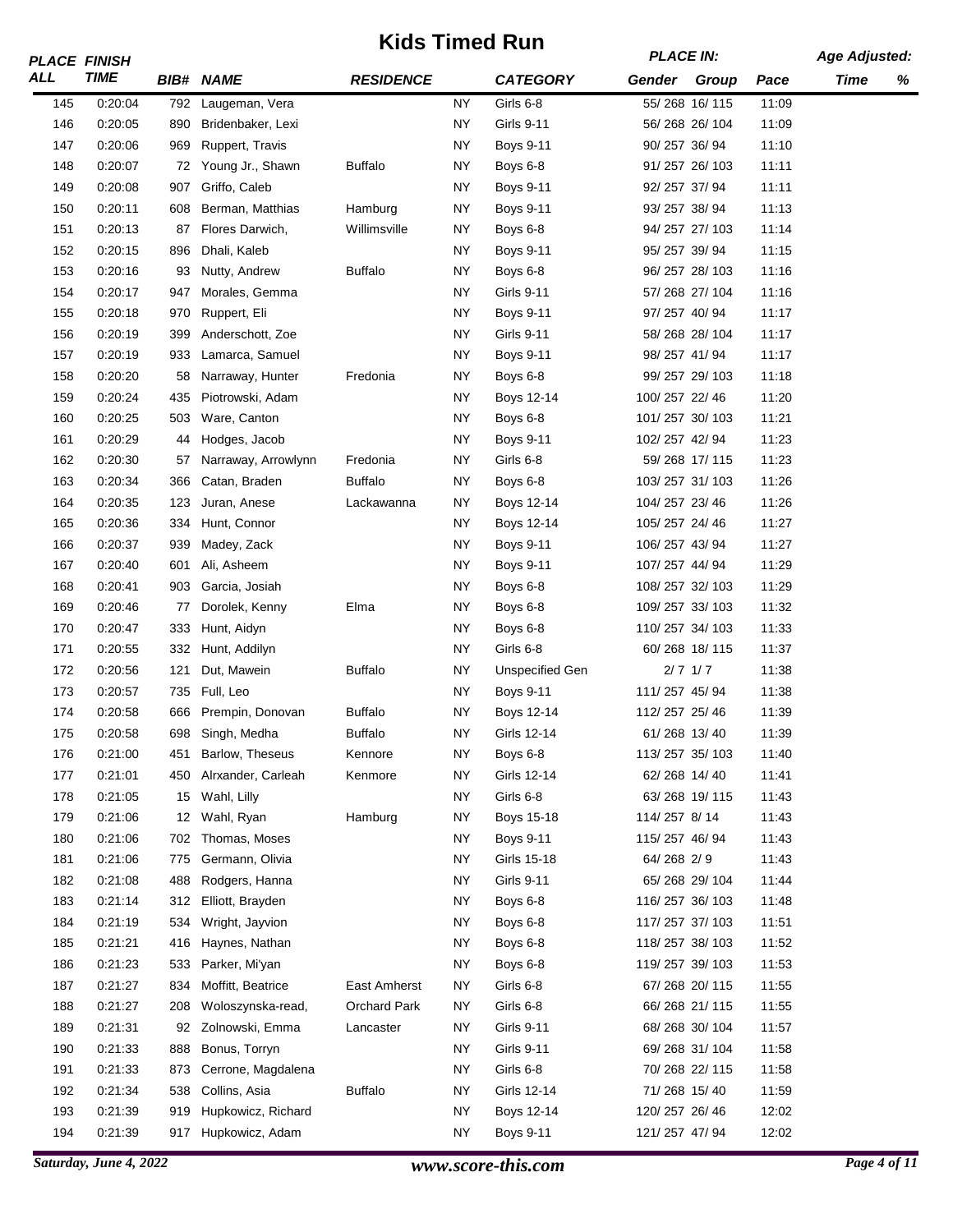|     | <b>PLACE FINISH</b> |                |                       | NIUS TIMBU RUN   |           | <b>PLACE IN:</b>  |                |               | <b>Age Adjusted:</b> |             |   |
|-----|---------------------|----------------|-----------------------|------------------|-----------|-------------------|----------------|---------------|----------------------|-------------|---|
| ALL | <b>TIME</b>         |                | <b>BIB# NAME</b>      | <b>RESIDENCE</b> |           | <b>CATEGORY</b>   | Gender         | Group         | Pace                 | <b>Time</b> | % |
| 195 | 0:21:40             | 656            | Patnode, Sean         | East Amherst     | <b>NY</b> | Boys 6-8          | 122/257 40/103 |               | 12:02                |             |   |
| 196 | 0:21:43             | 908            | Habitzruther, Vincent |                  | <b>NY</b> | Boys 6-8          | 123/257 41/103 |               | 12:04                |             |   |
| 197 | 0:21:46             | 403            | Gavigan, Maxine       | <b>Buffalo</b>   | <b>NY</b> | <b>Girls 9-11</b> |                | 72/268 32/104 | 12:06                |             |   |
| 198 | 0:21:47             | 519            | Mcneese, Melvin       |                  | <b>NY</b> | Boys 12-14        | 124/257 27/46  |               | 12:06                |             |   |
| 199 | 0:21:48             | 936            | Ley, Avery            |                  | <b>NY</b> | <b>Girls 9-11</b> |                | 73/268 34/104 | 12:07                |             |   |
| 200 | 0:21:48             | 887            | Bishop, Ella          |                  | <b>NY</b> | <b>Girls 9-11</b> |                | 74/268 33/104 | 12:07                |             |   |
| 201 | 0:21:51             | 498            | Petros, Saron         |                  |           | Unspecified Gen   |                | $3/7$ 2/7     | 12:08                |             |   |
| 202 | 0:21:56             | 860            | O'hara, Finley        |                  | <b>NY</b> | <b>Girls 9-11</b> |                | 75/268 35/104 | 12:11                |             |   |
| 203 | 0:21:59             | 201            | Drake, Calusa         |                  | <b>NY</b> | Girls 6-8         |                | 76/268 23/115 | 12:13                |             |   |
| 204 | 0:22:03             | 358            | Bernys, Lucy          | Lancaster, Ny    | NY        | <b>Girls 9-11</b> |                | 77/268 36/104 | 12:15                |             |   |
| 205 | 0:22:04             | 174            | Evans, Jonathan       | <b>Buffalo</b>   | <b>NY</b> | Boys 15-18        | 125/257 9/14   |               | 12:16                |             |   |
| 206 | 0:22:05             | 889            | Bonus Jr., Jason      |                  | <b>NY</b> | Boys 6-8          | 126/257 42/103 |               | 12:16                |             |   |
| 207 | 0:22:09             | 200            | Hawthorn, Mia         | Lewiston         | <b>NY</b> | <b>Girls 9-11</b> |                | 78/268 37/104 | 12:18                |             |   |
| 208 | 0:22:16             | 375            | Filarecki, Brett      |                  | <b>NY</b> | Boys 6-8          | 127/257 43/103 |               | 12:22                |             |   |
| 209 | 0:22:17             | 76             | Dorolek, Ari          | Elma             | <b>NY</b> | Girls 6-8         |                | 79/268 24/115 | 12:23                |             |   |
| 210 | 0:22:17             | 109            | Dafchik, Emmet        | <b>Buffalo</b>   | NY.       | Boys 6-8          | 128/257 44/103 |               | 12:23                |             |   |
| 211 | 0:22:23             | 594            | Lippa, Peyton         |                  | <b>NY</b> | <b>Boys 9-11</b>  | 129/257 48/94  |               | 12:26                |             |   |
| 212 | 0:22:25             | 414            | Ricchiazzi, Peyton    |                  | NY        | Girls 6-8         |                | 80/268 25/115 | 12:27                |             |   |
| 213 | 0:22:35             | 952            | Napierala, Vito       |                  | <b>NY</b> | Boys 6-8          | 130/257 45/103 |               | 12:33                |             |   |
| 214 | 0:22:36             | 88             | Watts, Emerson        | Grand Island     | <b>NY</b> | Boys 6-8          | 131/257 46/103 |               | 12:33                |             |   |
| 215 | 0:22:39             | 357            | Knoll, Oliver         | Kenmore          | <b>NY</b> | <b>Boys 9-11</b>  | 132/257 49/94  |               | 12:35                |             |   |
| 216 | 0:22:42             | 920            | Jakubczak, Gabriella  |                  | <b>NY</b> | <b>Girls 9-11</b> |                | 81/268 38/104 | 12:37                |             |   |
| 217 | 0:22:53             | 441            | King, Genevieve       | Cheektowaga      | <b>NY</b> | Girls 6-8         |                | 82/268 26/115 | 12:43                |             |   |
| 218 | 0:22:53             | 443            | King, Abigail         | Cheektowaga      | <b>NY</b> | Girls 6-8         |                | 83/268 27/115 | 12:43                |             |   |
| 219 | 0:22:56             | 946            | Milasinovic, Elijah   |                  | <b>NY</b> | Boys 6-8          | 133/257 47/103 |               | 12:44                |             |   |
| 220 | 0:23:01             | 972            | Spero, Nathaniel      |                  | <b>NY</b> | <b>Boys 9-11</b>  | 134/257 50/94  |               | 12:47                |             |   |
| 221 | 0:23:07             | $\overline{2}$ | Jamieson, Lloyd       | <b>Buffalo</b>   | <b>NY</b> | Boys 15-18        | 135/257 10/14  |               | 12:51                |             |   |
| 222 | 0:23:14             |                | 452 Houston, Mariah   |                  | <b>NY</b> | Girls 12-14       | 84/268 16/40   |               | 12:54                |             |   |
| 223 | 0:23:20             | 186            | Allen, Giovanni       |                  | <b>NY</b> | <b>Boys 9-11</b>  | 136/257 51/94  |               | 12:58                |             |   |
| 224 | 0:23:22             | 745            | Desnoes, Kiera        |                  | <b>NY</b> | Girls 15-18       | 85/268 3/9     |               | 12:59                |             |   |
| 225 | 0.23.23             | 746            | Desnoes, Gavin        |                  | <b>NY</b> | Boys 9-11         | 137/257 52/94  |               | 12:59                |             |   |
| 226 | 0.23:25             | 137            | Cochran, Katelyn      |                  | <b>NY</b> | <b>Girls 9-11</b> |                | 86/268 39/104 | 13:01                |             |   |
| 227 | 0:23:27             | 1026           | Grimaldi, Julia       | <b>Ny</b>        |           | Girls 6-8         |                | 87/268 28/115 | 13:02                |             |   |
| 228 | 0:23:34             | 931            | Kumro, Chase          |                  | <b>NY</b> | Boys 6-8          | 138/257 48/103 |               | 13:06                |             |   |
| 229 | 0:23:36             | 886            | Battle, Jackson       |                  | NY.       | Boys 6-8          | 139/257 49/103 |               | 13:07                |             |   |
| 230 | 0:23:38             | 351            | Miranda, Hunter       | Tonawanda        | NY.       | Boys 6-8          | 140/257 50/103 |               | 13:08                |             |   |
| 231 | 0:23:39             | 878            | Ackerman, Mason       |                  | <b>NY</b> | Boys 15-18        | 141/257 11/14  |               | 13:08                |             |   |
| 232 | 0:23:44             | 978            | Sulzbach, David       |                  | NY.       | <b>Boys 9-11</b>  | 142/257 53/94  |               | 13:11                |             |   |
| 233 | 0:23:45             | 255            | James, Ella           | Depew            | NY.       | Girls 9-11        |                | 88/268 40/104 | 13:12                |             |   |
| 234 | 0:23:45             | 256            | James, Ethan          | Depew            | NY.       | Boys 6-8          | 143/257 51/103 |               | 13:12                |             |   |
| 235 | 0:23:48             | 142            | Loveland, Trevor      | Amherst          | NY.       | <b>Boys 9-11</b>  | 144/257 54/94  |               | 13:13                |             |   |
|     |                     |                |                       |                  | NY.       | Girls 6-8         |                |               |                      |             |   |
| 236 | 0:23:48             | 420            | Watkins, Drucilla     | Depew            | NY.       |                   |                | 89/268 29/115 | 13:13                |             |   |
| 237 | 0:23:48             | 48             | Deitsch, Evan         | <b>Buffalo</b>   |           | <b>Boys 9-11</b>  | 145/257 55/94  |               | 13:13                |             |   |
| 238 | 0:23:54             | 965            | Richards, Colton      |                  | <b>NY</b> | <b>Boys 9-11</b>  | 146/257 56/94  |               | 13:17                |             |   |
| 239 | 0:23:54             | 956            | O'connor, Sophia      |                  | <b>NY</b> | Girls 6-8         |                | 90/268 30/115 | 13:17                |             |   |
| 240 | 0:24:00             | 1005           | Bailey, Nora          | Chapel Hill      | <b>NC</b> | Girls 6-8         |                | 91/268 31/115 | 13:20                |             |   |
| 241 | 0:24:01             | 152            | Bonning, Ivy          | Hamburg          | <b>NY</b> | Girls 6-8         |                | 92/268 32/115 | 13:21                |             |   |
| 242 | 0:24:01             | 650            | Mangus, Michael       | West Seneca      | <b>NY</b> | Boys 6-8          | 147/257 52/103 |               | 13:21                |             |   |
| 243 | 0:24:01             | 781            | Johnson, Anthony      |                  | <b>NY</b> | <b>Boys 9-11</b>  | 148/257 57/94  |               | 13:21                |             |   |
| 244 | 0:24:03             | 476            | King, Cian            | <b>Buffalo</b>   | <b>NY</b> | Boys 6-8          | 149/257 53/103 |               | 13:22                |             |   |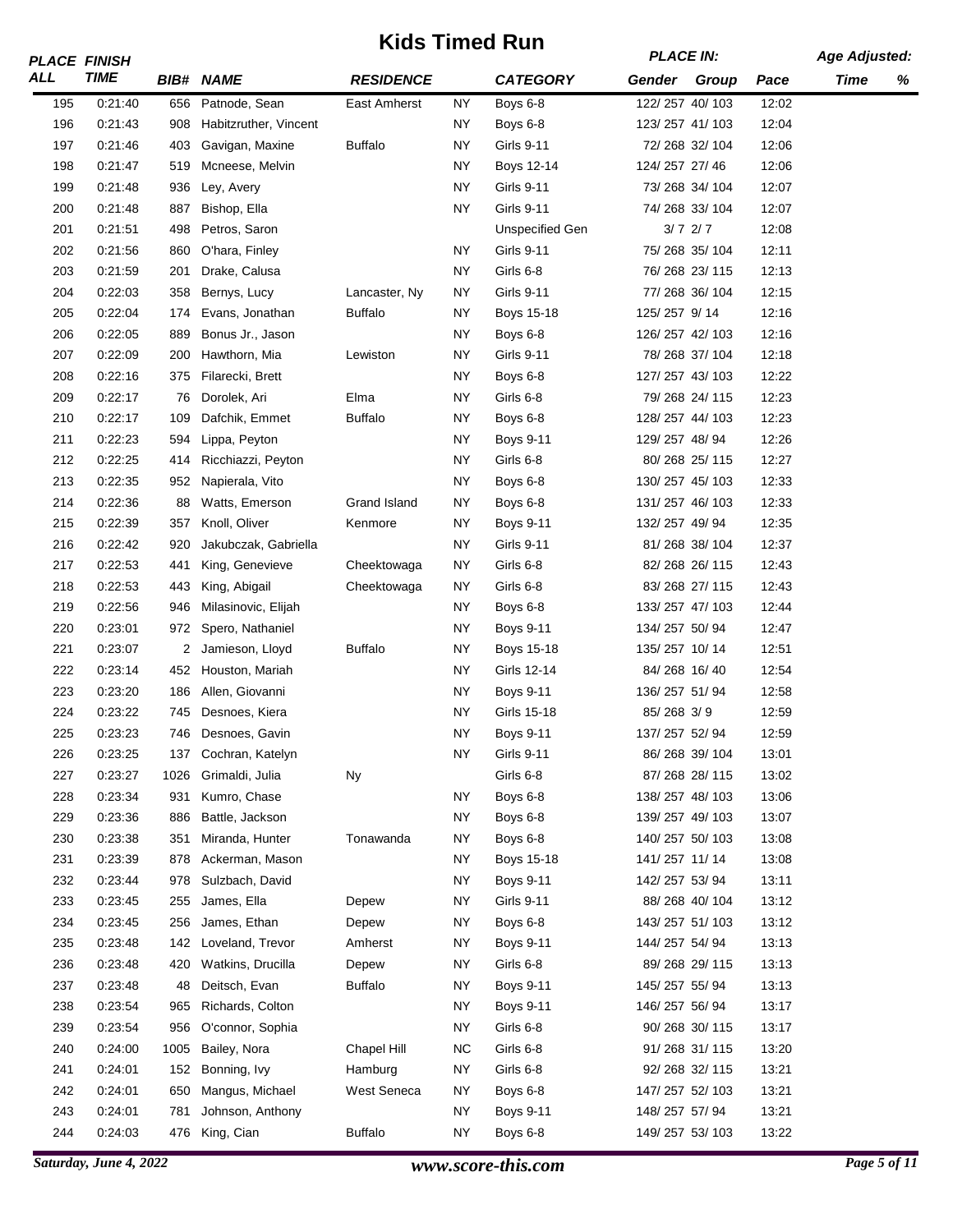|     | <b>PLACE FINISH</b> |      |                      | NIUS TIIIIGU NUIT<br><b>RESIDENCE</b> |           |                        | <b>PLACE IN:</b> |               |       | <b>Age Adjusted:</b> |   |
|-----|---------------------|------|----------------------|---------------------------------------|-----------|------------------------|------------------|---------------|-------|----------------------|---|
| ALL | <b>TIME</b>         |      | <b>BIB# NAME</b>     |                                       |           | <b>CATEGORY</b>        | Gender Group     |               | Pace  | Time                 | % |
| 245 | 0:24:03             |      | 5 Maysonet, Heidy    | <b>Buffalo</b>                        | NY.       | Girls 6-8              |                  | 93/268 33/115 | 13:22 |                      |   |
| 246 | 0:24:04             | 475  | King, Lexius         | <b>Buffalo</b>                        | NY.       | <b>Boys 9-11</b>       | 150/257 58/94    |               | 13:22 |                      |   |
| 247 | 0:24:04             | 554  | Krentz, Ezra         |                                       | <b>NY</b> | Boys 6-8               | 151/257 54/103   |               | 13:22 |                      |   |
| 248 | 0:24:05             | 780  | Harris, Jazelle      |                                       | <b>NY</b> | <b>Girls 9-11</b>      | 94/268 41/104    |               | 13:23 |                      |   |
| 249 | 0:24:05             | 14   | Wahl, Emily          |                                       | <b>NY</b> | Girls 12-14            | 95/268 17/40     |               | 13:23 |                      |   |
| 250 | 0:24:06             | 595  | Alff, Mira           |                                       | NY.       | Girls 6-8              |                  | 96/268 34/115 | 13:23 |                      |   |
| 251 | 0:24:08             | 71   | Worthy, Andrea       | <b>Buffalo</b>                        | <b>NY</b> | <b>Girls 9-11</b>      |                  | 97/268 42/104 | 13:24 |                      |   |
| 252 | 0:24:21             | 861  | O'hara, Easton       |                                       | <b>NY</b> | Boys 6-8               | 152/257 55/103   |               | 13:32 |                      |   |
| 253 | 0:24:22             | 974  | Staszak, Joshua      |                                       | <b>NY</b> | <b>Boys 9-11</b>       | 153/257 59/94    |               | 13:32 |                      |   |
| 254 | 0:24:24             | 826  | Winfrey, Roman       | <b>Buffalo</b>                        | <b>NY</b> | <b>Boys 9-11</b>       | 154/257 60/94    |               | 13:33 |                      |   |
| 255 | 0:24:27             | 94   | Mchale, Anna         | Ny                                    | <b>NY</b> | <b>Girls 9-11</b>      |                  | 98/268 43/104 | 13:35 |                      |   |
| 256 | 0:24:32             | 552  | Buczak, Ella         | Orchard Park                          | <b>NY</b> | Girls 6-8              |                  | 99/268 35/115 | 13:38 |                      |   |
| 257 | 0:24:36             | 553  | Buczak, Will         | <b>Orchard Park</b>                   | <b>NY</b> | Boys 6-8               | 155/257 56/103   |               | 13:40 |                      |   |
| 258 | 0:24:37             | 378  | Yedlapati, Myra      | <b>Buffalo</b>                        | NY.       | Girls 6-8              | 100/268 36/115   |               | 13:41 |                      |   |
| 259 | 0:24:40             | 771  | Worthy, Laniiyah     |                                       | <b>NY</b> | <b>Girls 9-11</b>      | 101/268 44/104   |               | 13:42 |                      |   |
| 260 | 0:24:43             | 689  | Schifano, Octavia    | Hamburg                               | <b>NY</b> | Girls 6-8              | 102/268 37/115   |               | 13:44 |                      |   |
| 261 | 0:24:43             | 689  | Schifano, Octavia    | Hamburg                               | <b>NY</b> | Girls 6-8              | 103/268 38/115   |               | 13:44 |                      |   |
| 262 | 0:24:45             | 556  | Zera, Amelia         |                                       | NY.       | Girls 6-8              | 104/268 39/115   |               | 13:45 |                      |   |
| 263 | 0:24:45             | 556  | Zera, Amelia         |                                       | NY        | Girls 6-8              | 105/268 40/115   |               | 13:45 |                      |   |
| 264 | 0:24:47             | 686  | Sampman, Lena        |                                       | <b>NY</b> | Girls 6-8              | 106/268 41/115   |               | 13:46 |                      |   |
| 265 | 0:24:51             | 453  | Houston, Christopher |                                       | <b>NY</b> | Boys 6-8               | 156/257 57/103   |               | 13:48 |                      |   |
| 266 | 0:24:58             | 125  | Rubeck, Oscar        | <b>Buffalo</b>                        | NY.       | <b>Boys 9-11</b>       | 157/257 61/94    |               | 13:52 |                      |   |
| 267 | 0:25:03             | 501  | Akhtar, Ahmed        | <b>Buffalo</b>                        | <b>NY</b> | Boys 6-8               | 158/257 58/103   |               | 13:55 |                      |   |
| 268 | 0:25:12             | 1038 | Diaz Diaz, Josmar    | <b>Buffalo</b>                        | <b>NY</b> | Boys 6-8               | 159/257 59/103   |               | 14:00 |                      |   |
| 269 | 0.25:13             | 997  | Yak, Guot            |                                       | <b>NY</b> | Boys 6-8               | 160/257 60/103   |               | 14:01 |                      |   |
| 270 | 0.25:13             | 994  | Yak, Akuol           |                                       | <b>NY</b> | Girls 12-14            | 107/268 18/40    |               | 14:01 |                      |   |
| 271 | 0:25:15             | 118  | Dut, Achol           | Buffalo, New York NY                  |           | <b>Unspecified Gen</b> |                  | $4/7$ $3/7$   | 14:02 |                      |   |
| 272 | 0:25:19             | 701  | Montanez, Orion      |                                       | <b>NY</b> | Boys 6-8               | 161/257 61/103   |               | 14:04 |                      |   |
| 273 | 0:25:19             | 380  | Williams, Alliyah    | West Seneca                           | <b>NY</b> | Girls 12-14            | 108/268 19/40    |               | 14:04 |                      |   |
| 274 | 0:25:20             | 815  | Brewer, Taylor       | <b>Buffalo</b>                        | <b>NY</b> | <b>Girls 9-11</b>      | 109/268 45/104   |               | 14:04 |                      |   |
| 275 | 0.25.23             |      | 62 Bennett, Rosemary |                                       | ΝY        | Girls 6-8              | 110/268 42/115   |               | 14:06 |                      |   |
| 276 | 0.25.24             | 674  | Stokes, Leland       |                                       | <b>NY</b> | Boys 6-8               | 162/257 62/103   |               | 14:07 |                      |   |
| 277 | 0:25:28             | 264  | Haynes, Jacob        |                                       | <b>NY</b> | <b>Boys 9-11</b>       | 163/257 62/94    |               | 14:09 |                      |   |
| 278 | 0:25:29             | 619  | Diaz, Eliana         | Getzville                             | <b>NY</b> | Girls 15-18            | 111/268 4/9      |               | 14:09 |                      |   |
| 279 | 0:25:32             | 928  | Kotarski, Trevor     |                                       | <b>NY</b> | <b>Boys 9-11</b>       | 164/257 63/94    |               | 14:11 |                      |   |
| 280 | 0:25:35             | 945  | Mcgloin, Kellan      |                                       | <b>NY</b> | Boys 6-8               | 165/257 63/103   |               | 14:13 |                      |   |
| 281 | 0.25.41             | 953  | Noller, Amelia       |                                       | <b>NY</b> | <b>Girls 9-11</b>      | 113/268 47/104   |               | 14:16 |                      |   |
| 282 | 0:25:41             | 901  | Ferdinand, Cameron   |                                       | NY.       | <b>Girls 9-11</b>      | 112/268 46/104   |               | 14:16 |                      |   |
| 283 | 0:25:48             | 368  | Cattieu, Ryley       | Amherst                               | NY.       | Boys 6-8               | 166/257 64/103   |               | 14:20 |                      |   |
| 284 | 0:25:48             | 119  | Dut, Athieng         | <b>Buffalo</b>                        | NY.       | <b>Unspecified Gen</b> |                  | $5/7$ 4/7     | 14:20 |                      |   |
| 285 | 0:25:50             | 589  | Barry, Maxim         |                                       | NY.       | Boys 15-18             | 167/257 12/14    |               | 14:21 |                      |   |
| 286 | 0:25:51             | 78   | Zielinski, Dominik   |                                       | NY.       | Boys 6-8               | 168/257 65/103   |               | 14:22 |                      |   |
| 287 | 0:25:54             | 1018 | Conway, Nivek        |                                       | NY.       | Boys 6-8               | 169/257 66/103   |               | 14:23 |                      |   |
| 288 | 0:25:54             | 897  | Dickens, Elsie       |                                       | <b>NY</b> | Girls 6-8              | 114/268 43/115   |               | 14:23 |                      |   |
| 289 | 0.25:54             | 39   | Estevez Stein, Izzy  | Amherst                               | <b>NY</b> | Girls 9-11             | 115/268 48/104   |               | 14:23 |                      |   |
| 290 | 0:25:56             | 699  | Singh, Ira           |                                       | NY.       | <b>Girls 9-11</b>      | 116/268 49/104   |               | 14:24 |                      |   |
| 291 | 0:25:56             | 588  | Barry, Aryssa        |                                       | NY.       | Girls 12-14            | 118/268 20/40    |               | 14:24 |                      |   |
| 292 | 0:25:56             | 923  | Kinderman, Lily      |                                       | <b>NY</b> | Girls 6-8              | 117/268 44/115   |               | 14:24 |                      |   |
| 293 | 0.26:00             | 640  | Bonilla, Rodrigo     |                                       | NY.       | Boys 6-8               | 170/257 67/103   |               | 14:27 |                      |   |
| 294 | 0:26:04             | 160  | Pandey, Reyansh      | East Amherst                          | NY.       | <b>Boys 9-11</b>       | 171/257 64/94    |               | 14:29 |                      |   |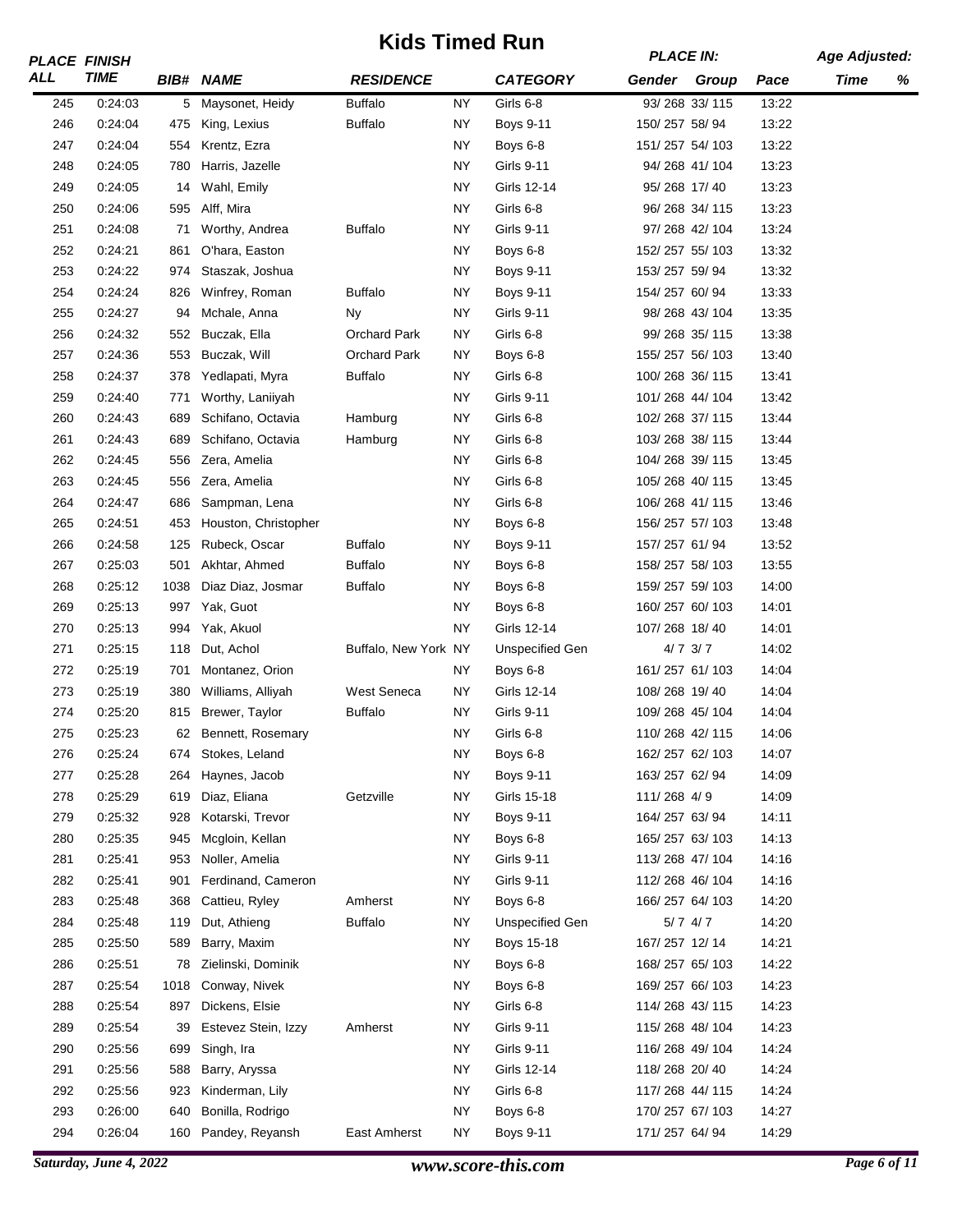|     | <b>PLACE FINISH</b> |      |                       | NIUS TIMBU RUN        |           |                        | <b>PLACE IN:</b> |             |       | <b>Age Adjusted:</b> |   |
|-----|---------------------|------|-----------------------|-----------------------|-----------|------------------------|------------------|-------------|-------|----------------------|---|
| ALL | <b>TIME</b>         |      | <b>BIB# NAME</b>      | <b>RESIDENCE</b>      |           | <b>CATEGORY</b>        | Gender           | Group       | Pace  | <b>Time</b>          | % |
| 295 | 0:26:06             | 866  | Lian, Martin          |                       | <b>NY</b> | Boys 6-8               | 172/257 68/103   |             | 14:30 |                      |   |
| 296 | 0:26:08             | 167  | Cleckner, Madeleine   |                       | NY        | Girls 6-8              | 119/268 45/115   |             | 14:31 |                      |   |
| 297 | 0:26:08             | 929  | Kotarski, Carter      |                       | <b>NY</b> | Boys 6-8               | 173/257 69/103   |             | 14:31 |                      |   |
| 298 | 0.26:12             | 671  | Kagan, Jacob          | East Amherst          | NY        | Boys 9-11              | 174/257 65/94    |             | 14:33 |                      |   |
| 299 | 0.26:20             | 672  | Kagan, Alex           | East Amherst          | <b>NY</b> | Boys 6-8               | 175/257 70/103   |             | 14:38 |                      |   |
| 300 | 0:26:20             | 422  | Dickerson, Hassan     | <b>Buffalo</b>        | <b>NY</b> | Boys 12-14             | 176/257 28/46    |             | 14:38 |                      |   |
| 301 | 0:26:20             | 382  | Ananthakrishnan, Veda | Buffalo, United St NY |           | Girls 6-8              | 120/268 46/115   |             | 14:38 |                      |   |
| 302 | 0:26:23             | 442  | King, Mckenzie        | Cheektowaga           | <b>NY</b> | Girls 6-8              | 121/268 47/115   |             | 14:39 |                      |   |
| 303 | 0:26:28             | 338  | Hayward, Mikayla      | Kenmore               | <b>NY</b> | <b>Girls 9-11</b>      | 122/268 50/104   |             | 14:42 |                      |   |
| 304 | 0:26:31             | 38   | Owens, Claire         |                       | <b>NY</b> | Girls 6-8              | 123/268 48/115   |             | 14:44 |                      |   |
| 305 | 0:26:35             | 673  | Stokes, Laila         |                       | <b>NY</b> | <b>Girls 9-11</b>      | 124/268 51/104   |             | 14:46 |                      |   |
| 306 | 0:26:41             | 935  | Lewis, Tyshawn        |                       | <b>NY</b> | Boys 6-8               | 177/257 71/103   |             | 14:49 |                      |   |
| 307 | 0:26:42             | 120  | Dut, Lual             | <b>Buffalo</b>        | <b>NY</b> | <b>Unspecified Gen</b> |                  | $6/7$ $5/7$ | 14:50 |                      |   |
| 308 | 0.26:46             | 506  | Pace, Amir            | <b>Buffalo</b>        | <b>NY</b> | <b>Boys 9-11</b>       | 178/257 66/94    |             | 14:52 |                      |   |
| 309 | 0:26:49             | 495  | Kat, Gloria           |                       |           | <b>Girls 9-11</b>      | 125/268 52/104   |             | 14:54 |                      |   |
| 310 | 0:26:49             | 902  | Ferdinand, Eleanor    |                       | <b>NY</b> | Girls 6-8              | 126/268 49/115   |             | 14:54 |                      |   |
| 311 | 0:26:51             | 194  | Stadlmeir, Sophia     |                       | NY        | Girls 6-8              | 127/268 50/115   |             | 14:55 |                      |   |
| 312 | 0:27:00             | 925  | Kindron, Owen         |                       | <b>NY</b> | Boys 6-8               | 179/257 72/103   |             | 15:00 |                      |   |
| 313 | 0:27:02             | 721  | Macintyre, Brody      |                       | <b>NY</b> | Boys 9-11              | 180/257 67/94    |             | 15:01 |                      |   |
| 314 | 0:27:02             | 722  | Macintyre, Briella    |                       | <b>NY</b> | Girls 6-8              | 128/268 51/115   |             | 15:01 |                      |   |
| 315 | 0.27:06             | 774  | Hanger, Alexa         |                       | <b>NY</b> | <b>Girls 9-11</b>      | 129/268 53/104   |             | 15:03 |                      |   |
| 316 | 0:27:10             | 958  | Ostrowski, Reese      |                       | <b>NY</b> | Girls 6-8              | 131/268 52/115   |             | 15:06 |                      |   |
| 317 | 0:27:10             | 913  | Herman, Anna          |                       | <b>NY</b> | Girls 6-8              | 130/268 53/115   |             | 15:06 |                      |   |
| 318 | 0:27:11             | 980  | Sulzbach, Mayah       |                       | <b>NY</b> | Girls 6-8              | 132/268 54/115   |             | 15:06 |                      |   |
| 319 | 0.27:15             | 493  | Kat, Kat              |                       |           | Girls 12-14            | 133/268 21/40    |             | 15:08 |                      |   |
| 320 | 0.27:15             | 292  | Binner, Kaitlyn       | North Tonawanda NY    |           | <b>Girls 9-11</b>      | 134/268 54/104   |             | 15:08 |                      |   |
| 321 | 0:27:16             | 1017 | Conway, Ella          |                       | <b>NY</b> | Girls 6-8              | 135/268 55/115   |             | 15:09 |                      |   |
| 322 | 0.27:24             | 830  | Mendez, Emilia        | <b>Buffalo</b>        | <b>NY</b> | Girls 12-14            | 136/268 22/40    |             | 15:13 |                      |   |
| 323 | 0:27:37             | 667  | Prempin, Dylan        | <b>Buffalo</b>        | <b>NY</b> | <b>Boys 9-11</b>       | 181/257 68/94    |             | 15:21 |                      |   |
| 324 | 0:27:38             | 440  | Watson, Trinity       |                       | <b>NY</b> | Girls 6-8              | 137/268 56/115   |             | 15:21 |                      |   |
| 325 | 0:27:40             | 891  | Buckley, Logan        |                       | <b>NY</b> | Boys 9-11              | 182/257 69/94    |             | 15:22 |                      |   |
| 326 | 0:27:40             | 161  | Levandowski, Avery    |                       | <b>NY</b> | Girls 6-8              | 138/268 57/115   |             | 15:22 |                      |   |
| 327 | 0.27:44             | 661  | Adams, Zariah         | <b>Buffalo</b>        | <b>NY</b> | Girls 6-8              | 139/268 58/115   |             | 15:24 |                      |   |
| 328 | 0.27:48             | 80   | Sotelo-peryea, Victor |                       | <b>NY</b> | Boys 6-8               | 183/257 73/103   |             | 15:27 |                      |   |
| 329 | 0:27:49             | 439  | Watson, Ally          |                       | <b>NY</b> | Girls 12-14            | 140/268 23/40    |             | 15:27 |                      |   |
| 330 | 0.27:50             | 583  | Muniz, Luis           |                       | <b>NY</b> | Boys 6-8               | 184/257 74/103   |             | 15:28 |                      |   |
| 331 | 0.27:57             | 579  | Mercer, Maxwell       | <b>Buffalo</b>        | <b>NY</b> | Boys 6-8               | 185/257 75/103   |             | 15:32 |                      |   |
| 332 | 0:27:59             | 829  | Burgos, Natalia       | <b>Buffalo</b>        | <b>NY</b> | Girls 12-14            | 141/268 24/40    |             | 15:33 |                      |   |
| 333 | 0:28:07             | 585  | Perez, Deinilyz       |                       | <b>NY</b> | Girls 9-11             | 142/268 55/104   |             | 15:37 |                      |   |
| 334 | 0:28:10             | 7    | Gampp, Quinn          | North Tonawanda NY    |           | Girls 6-8              | 143/268 59/115   |             | 15:39 |                      |   |
| 335 |                     |      |                       | North Tonawanda NY    |           |                        |                  |             | 15:40 |                      |   |
|     | 0:28:12             | 6    | Gampp, Lincoln        |                       |           | <b>Boys 9-11</b>       | 186/257 70/94    |             |       |                      |   |
| 336 | 0:28:16             | 839  | Fadel, Lemeice        |                       | NY        | Girls 12-14            | 144/268 25/40    |             | 15:42 |                      |   |
| 337 | 0:28:17             | 437  | Corchado, Ivy         |                       | <b>NY</b> | Girls 6-8              | 145/268 60/115   |             | 15:43 |                      |   |
| 338 | 0.28:20             | 639  | Bonilla, Isabela      |                       | <b>NY</b> | Girls 12-14            | 146/268 26/40    |             | 15:44 |                      |   |
| 339 | 0:28:27             | 373  | Kemper-banks,         |                       | <b>NY</b> | <b>Boys 9-11</b>       | 187/257 71/94    |             | 15:48 |                      |   |
| 340 | 0:28:34             | 962  | Perez, Jeinesis       |                       | <b>NY</b> | <b>Girls 9-11</b>      | 147/268 56/104   |             | 15:52 |                      |   |
| 341 | 0:28:45             | 1043 | Peay, Jalil           | <b>Buffalo</b>        | <b>NY</b> | <b>Boys 9-11</b>       | 188/257 72/94    |             | 15:58 |                      |   |
| 342 | 0:28:47             | 1042 | Peay, Jayla           | <b>Buffalo</b>        | <b>NY</b> | Girls 9-11             | 148/268 57/104   |             | 15:59 |                      |   |
| 343 | 0:28:48             | 425  | Juran, Zahra          |                       | <b>NY</b> | Girls 6-8              | 149/268 61/115   |             | 16:00 |                      |   |
| 344 | 0:28:57             | 306  | Mackiewicz, Hailey    | Elma                  | <b>NY</b> | Girls 6-8              | 150/268 62/115   |             | 16:05 |                      |   |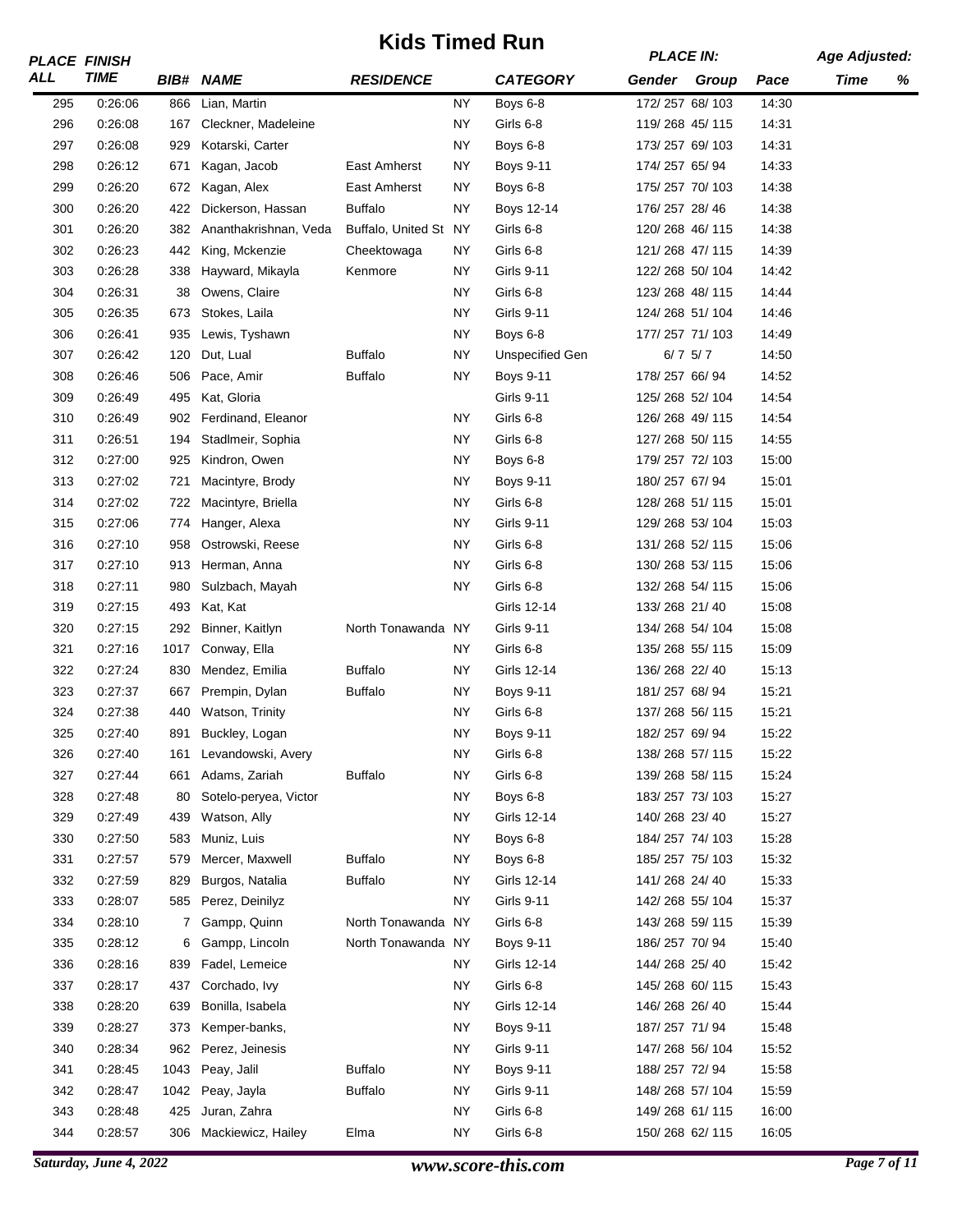|     | <b>PLACE FINISH</b> |     |                       | NUS TIIIIGU NUH<br><b>RESIDENCE</b> |           |                   |                | <b>PLACE IN:</b> |       | <b>Age Adjusted:</b> |   |
|-----|---------------------|-----|-----------------------|-------------------------------------|-----------|-------------------|----------------|------------------|-------|----------------------|---|
| ALL | <b>TIME</b>         |     | <b>BIB# NAME</b>      |                                     |           | <b>CATEGORY</b>   |                | Gender Group     | Pace  | Time                 | % |
| 345 | 0:29:01             | 454 | Houston Jr, Chad      |                                     | <b>NY</b> | Boys 12-14        | 189/257 29/46  |                  | 16:07 |                      |   |
| 346 | 0:29:06             | 520 | Lozada, Jadion        |                                     | <b>NY</b> | <b>Boys 12-14</b> | 190/257 30/46  |                  | 16:10 |                      |   |
| 347 | 0:29:09             | 225 | Yacobucci, Rocco      | <b>Buffalo</b>                      | <b>NY</b> | <b>Boys 9-11</b>  | 191/257 73/94  |                  | 16:12 |                      |   |
| 348 | 0:29:18             | 246 | Sliwinski, Lukas      | West Seneca                         | <b>NY</b> | <b>Boys 9-11</b>  | 192/257 74/94  |                  | 16:17 |                      |   |
| 349 | 0:29:26             |     | 412 Granata, Amora    |                                     | <b>NY</b> | Girls 9-11        | 151/268 58/104 |                  | 16:21 |                      |   |
| 350 | 0:29:28             | 539 | Collins, Jazzy        | <b>Buffalo</b>                      | <b>NY</b> | Girls 9-11        | 152/268 59/104 |                  | 16:22 |                      |   |
| 351 | 0:29:30             | 693 | Ball, John            |                                     | <b>NY</b> | Boys 6-8          | 193/257 76/103 |                  | 16:23 |                      |   |
| 352 | 0:29:31             | 981 | Swiderski, Addison    |                                     | <b>NY</b> | Girls 9-11        | 153/268 60/104 |                  | 16:24 |                      |   |
| 353 | 0:29:32             | 882 | Baltes, Lillyanna     |                                     | <b>NY</b> | Girls 6-8         | 154/268 63/115 |                  | 16:24 |                      |   |
| 354 | 0:29:39             | 411 | Chamberlin, Cassielle |                                     | <b>NY</b> | <b>Girls 9-11</b> | 155/268 61/104 |                  | 16:28 |                      |   |
| 355 | 0:29:41             | 447 | Ford, Mackenzie       |                                     | <b>NY</b> | Girls 12-14       | 156/268 27/40  |                  | 16:29 |                      |   |
| 356 | 0:29:55             | 346 | Calvert, Cameron      | Kenmore                             | <b>NY</b> | Boys 6-8          | 194/257 77/103 |                  | 16:37 |                      |   |
| 357 | 0:29:58             | 115 | Mohammed, Ali         | Depew                               | <b>NY</b> | Boys 12-14        | 195/257 31/46  |                  | 16:39 |                      |   |
| 358 | 0:30:03             | 770 | Clemons, Daviiyon     |                                     | <b>NY</b> | Boys 12-14        | 196/257 32/46  |                  | 16:42 |                      |   |
| 359 | 0:30:04             | 802 | Peay, Janima          |                                     | <b>NY</b> | Girls 6-8         | 157/268 64/115 |                  | 16:42 |                      |   |
| 360 | 0:30:07             | 319 | Bartlett, Addison     |                                     | <b>NY</b> | Girls 6-8         | 158/268 65/115 |                  | 16:44 |                      |   |
| 361 | 0:30:09             | 257 | Green, Kylahni        | <b>Buffalo</b>                      | <b>NY</b> | <b>Girls 9-11</b> | 159/268 62/104 |                  | 16:45 |                      |   |
| 362 | 0:30:10             | 660 | Jackson, Miley        | <b>Buffalo</b>                      | <b>NY</b> | Girls 6-8         | 160/268 66/115 |                  | 16:46 |                      |   |
| 363 | 0:30:14             | 951 | Napierala, Gino       |                                     | <b>NY</b> | Boys 6-8          |                | 197/257 78/103   | 16:48 |                      |   |
| 364 | 0:30:15             | 934 | Lapenta, Isabella     |                                     | <b>NY</b> | <b>Girls 9-11</b> | 161/268 63/104 |                  | 16:48 |                      |   |
| 365 | 0:30:16             | 13  | Wahl, Hailey          |                                     | <b>NY</b> | Girls 15-18       | 162/268 5/9    |                  | 16:49 |                      |   |
| 366 | 0:30:17             | 429 | Cave, Natalie         |                                     | <b>NY</b> | Girls 6-8         | 163/268 68/115 |                  | 16:49 |                      |   |
| 367 | 0:30:17             | 930 | Kron, Olivia          |                                     | NY        | Girls 6-8         |                | 165/268 67/115   | 16:49 |                      |   |
| 368 | 0:30:17             | 950 | Nagy, Amelia          |                                     | <b>NY</b> | Girls 6-8         | 164/268 69/115 |                  | 16:49 |                      |   |
| 369 | 0:30:17             | 924 | Kindron, Claire       |                                     | <b>NY</b> | Girls 9-11        | 166/268 64/104 |                  | 16:49 |                      |   |
| 370 | 0:30:25             | 100 | Spurback, Evan        |                                     | <b>NY</b> | Boys 12-14        | 198/257 33/46  |                  | 16:54 |                      |   |
| 371 | 0:30:25             | 592 | Nauden, Naveah        |                                     | NY.       | <b>Girls 9-11</b> | 167/268 65/104 |                  | 16:54 |                      |   |
| 372 | 0:30:27             | 99  | Spurback, Chase       | Niagara Falls                       | <b>NY</b> | Boys 12-14        | 199/257 34/46  |                  | 16:55 |                      |   |
| 373 | 0:30:28             | 838 | Fadel, Mila           | <b>Buffalo</b>                      | <b>NY</b> | Girls 6-8         | 168/268 70/115 |                  | 16:56 |                      |   |
| 374 | 0:30:29             | 840 | Fadel, Lena           |                                     | <b>NY</b> | Girls 15-18       | 169/268 6/9    |                  | 16:56 |                      |   |
| 375 | 0:30:30             | 837 | Almansoob, Reem       | <b>Buffalo</b>                      | ΝY        | Girls 12-14       | 170/268 28/40  |                  | 16:57 |                      |   |
| 376 | 0:30:30             | 842 | Fadhel, Reeham        |                                     | <b>NY</b> | Girls 12-14       | 171/268 29/40  |                  | 16:57 |                      |   |
| 377 | 0:30:36             | 968 | Ruppert, Vanessa      |                                     | <b>NY</b> | Girls 9-11        | 172/268 66/104 |                  | 17:00 |                      |   |
| 378 | 0:30:36             | 944 | Mcgloin, Jameson      |                                     | <b>NY</b> | <b>Boys 9-11</b>  | 200/257 75/94  |                  | 17:00 |                      |   |
| 379 | 0:30:39             | 971 | Shields, Brynn        |                                     | <b>NY</b> | Girls 9-11        | 173/268 67/104 |                  | 17:02 |                      |   |
| 380 | 0:30:39             | 773 | Davis, Cameron        | <b>Buffalo</b>                      | <b>NY</b> | Boys 6-8          | 201/257 79/103 |                  | 17:02 |                      |   |
| 381 | 0:30:40             | 377 | Alpsan, Emma          |                                     | <b>NY</b> | Girls 6-8         |                | 175/268 72/115   | 17:02 |                      |   |
| 382 | 0:30:40             | 477 | Marshall, Aaliyah     |                                     | <b>NY</b> | Girls 6-8         |                | 174/268 71/115   | 17:02 |                      |   |
| 383 | 0:30:45             | 198 | Ramos, Sa'miyah       |                                     | ΝY        | Girls 9-11        | 176/268 68/104 |                  | 17:05 |                      |   |
| 384 | 0:30:46             | 926 | Kobielski, Holden     |                                     | <b>NY</b> | <b>Boys 9-11</b>  | 202/257 76/94  |                  | 17:06 |                      |   |
| 385 | 0:30:48             | 196 | Henderson, Mcgenzie   |                                     | ΝY        | Girls 6-8         |                | 177/268 73/115   | 17:07 |                      |   |
| 386 | 0:30:49             | 195 | Henderson, Jamani     |                                     | <b>NY</b> | Girls 9-11        | 178/268 69/104 |                  | 17:07 |                      |   |
| 387 | 0:30:51             | 328 | Barreto, Isara        | <b>Buffalo</b>                      | ΝY        | Girls 12-14       | 179/268 30/40  |                  | 17:08 |                      |   |
| 388 | 0:31:01             | 744 | Desnoes, Taelor       |                                     | <b>NY</b> | Girls 15-18       | 180/268 7/9    |                  | 17:14 |                      |   |
| 389 | 0:31:02             | 424 | Juran, Leanna         |                                     | ΝY        | Girls 9-11        |                | 181/268 70/104   | 17:14 |                      |   |
| 390 | 0:31:02             | 336 | Hunt, Sophia          |                                     | <b>NY</b> | <b>Girls 9-11</b> | 182/268 71/104 |                  | 17:14 |                      |   |
| 391 | 0:31:10             | 683 | Kuczkowski, Ryan      | Depew                               | ΝY        | Girls 6-8         |                | 183/268 74/115   | 17:19 |                      |   |
| 392 | 0:31:11             | 692 | Ball, Edward          |                                     | <b>NY</b> | Boys 6-8          | 203/257 80/103 |                  | 17:19 |                      |   |
| 393 | 0:31:13             | 289 | Doeing, Avena         | <b>Buffalo</b>                      | ΝY        | Girls 6-8         |                | 184/268 75/115   | 17:21 |                      |   |
| 394 | 0:31:15             | 130 | Palermo, Leah         |                                     | <b>NY</b> | Girls 9-11        | 185/268 72/104 |                  | 17:22 |                      |   |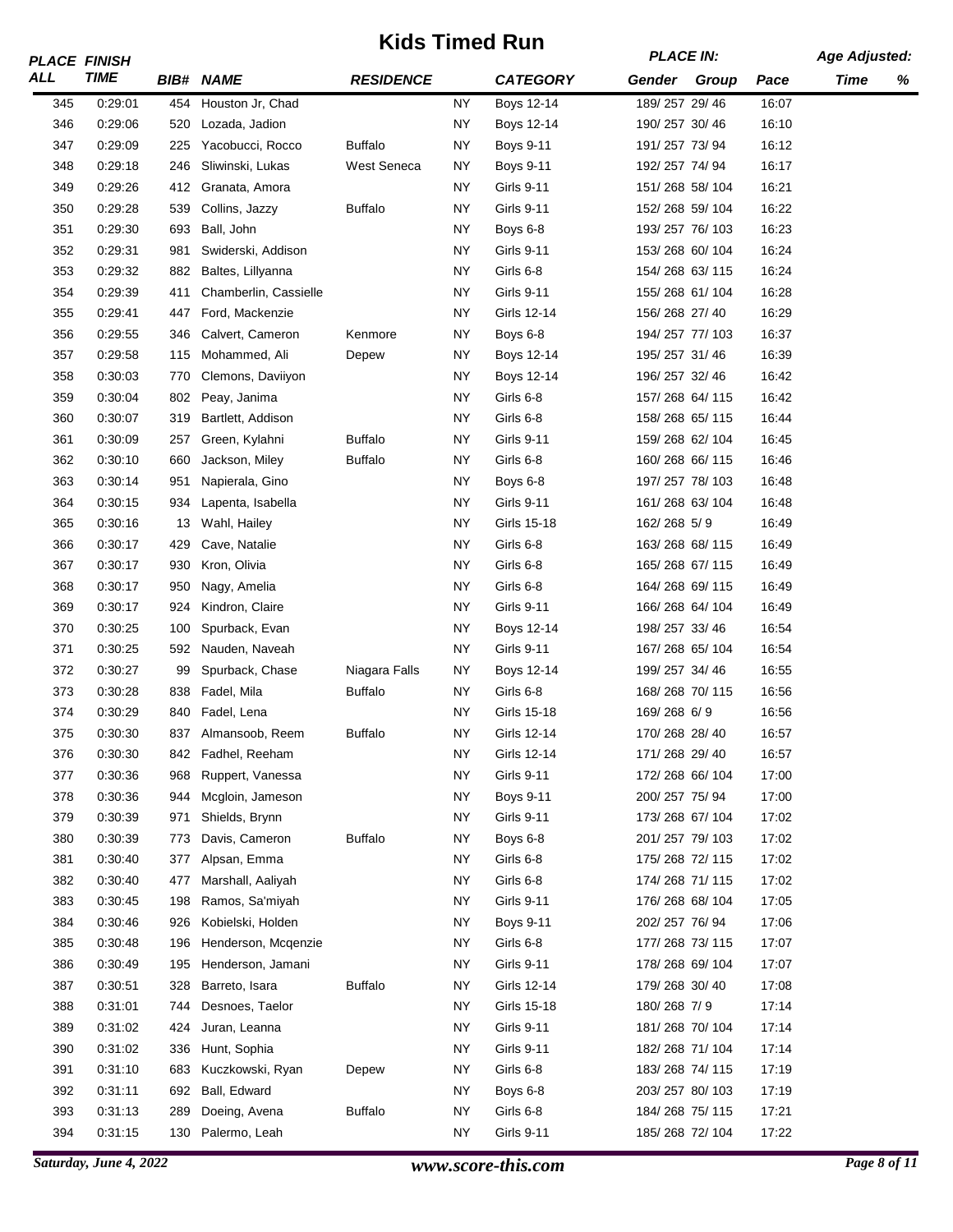|            | <b>PLACE FINISH</b> |      |                     | <b>KIGS TIMEG KUN</b><br><b>RESIDENCE</b> |                 |                   | <b>PLACE IN:</b> |       | <b>Age Adjusted:</b> |   |
|------------|---------------------|------|---------------------|-------------------------------------------|-----------------|-------------------|------------------|-------|----------------------|---|
| ALL        | <b>TIME</b>         |      | <b>BIB# NAME</b>    |                                           |                 | <b>CATEGORY</b>   | Gender Group     | Pace  | Time                 | % |
| 395        | 0:31:23             | 622  | Kaiser, Kristy      | <b>Buffalo</b>                            | <b>NY</b>       | Girls 6-8         | 186/268 76/115   | 17:26 |                      |   |
| 396        | 0:31:23             | 688  | Schifano, Tahani    |                                           | ΝY              | Girls 6-8         | 187/268 77/115   | 17:26 |                      |   |
| 397        | 0:31:28             | 532  | Rogers, Africa      |                                           | <b>NY</b>       | Girls 12-14       | 188/268 31/40    | 17:29 |                      |   |
| 398        | 0:31:31             | 70   | Tolbert, Tyler      | <b>Buffalo</b>                            | <b>NY</b>       | Boys 12-14        | 204/257 35/46    | 17:31 |                      |   |
| 399        | 0:31:38             | 381  | Williams, Elijah    | West Seneca                               | <b>NY</b>       | Boys 12-14        | 205/257 36/46    | 17:34 |                      |   |
| 400        | 0:31:47             | 973  | Spero, Noah         |                                           | <b>NY</b>       | <b>Boys 9-11</b>  | 206/257 77/94    | 17:39 |                      |   |
| 401        | 0:31:50             | 526  | Bennett, Isla       | Hamburg                                   | <b>NY</b>       | Girls 6-8         | 189/268 78/115   | 17:41 |                      |   |
| 402        | 0:31:50             | 524  | Ruszczyk, Mari      | Hamburg                                   | <b>NY</b>       | Girls 6-8         | 190/268 79/115   | 17:41 |                      |   |
| 403        | 0:31:50             | 662  | Gholston, Queen     | <b>Buffalo</b>                            | <b>NY</b>       | Girls 6-8         | 191/268 80/115   | 17:41 |                      |   |
| 404        | 0:31:51             | 621  | Kaiser, Isabella    | <b>Buffalo</b>                            | <b>NY</b>       | Girls 6-8         | 192/268 81/115   | 17:42 |                      |   |
| 405        | 0:31:57             | 791  | Lewis Teruel, Nura  |                                           | <b>NY</b>       | <b>Girls 9-11</b> | 193/268 73/104   | 17:45 |                      |   |
| 406        | 0:32:04             | 525  | Ruszczyk, Matti     | Hamburg                                   | <b>NY</b>       | Girls 6-8         | 194/268 82/115   | 17:49 |                      |   |
| 407        | 0:32:16             | 376  | Alpsan, Kaitlyn     |                                           | <b>NY</b>       | <b>Girls 9-11</b> | 195/268 74/104   | 17:56 |                      |   |
| 408        | 0:32:34             | 494  | Kat, Victoria       |                                           |                 | Girls 6-8         | 196/268 83/115   | 18:06 |                      |   |
| 409        | 0:32:40             | 679  | Love, Troy          |                                           | <b>NY</b>       | Boys 6-8          | 207/257 81/103   | 18:09 |                      |   |
| 410        | 0:32:42             | 61   | Bennett, Maxwell    |                                           | <b>NY</b>       | <b>Boys 9-11</b>  | 208/257 78/94    | 18:10 |                      |   |
| 411        | 0:32:46             | 995  | Yak, Adut           |                                           | ΝY              | Girls 12-14       | 197/268 32/40    | 18:12 |                      |   |
| 412        | 0:32:48             | 355  | Benton, Amir        |                                           | ΝY              | Boys 12-14        | 209/257 37/46    | 18:13 |                      |   |
| 413        | 0:32:49             | 124  | Juran, Yaseen       |                                           | <b>NY</b>       | Boys 6-8          | 210/257 82/103   | 18:14 |                      |   |
| 414        | 0:32:54             | 386  | Abramaitys, Jake    | Hamburg                                   | <b>NY</b>       | <b>Boys 9-11</b>  | 211/257 79/94    | 18:17 |                      |   |
| 415        | 0:32:55             | 387  | Abramaitys, Addison | Hamburg                                   | <b>NY</b>       | Girls 6-8         | 198/268 84/115   | 18:17 |                      |   |
| 416        | 0:32:56             | 114  | Mohammed, Mina      | Depew                                     | <b>NY</b>       | <b>Girls 9-11</b> | 199/268 75/104   | 18:18 |                      |   |
| 417        | 0:33:01             | 247  | Sliwinski, Veronika | <b>West Seneca</b>                        | <b>NY</b>       | Girls 12-14       | 200/268 33/40    | 18:21 |                      |   |
| 418        | 0:33:05             | 1021 | Meredith, Riah      |                                           | <b>NY</b>       | <b>Girls 9-11</b> | 201/268 76/104   | 18:23 |                      |   |
| 419        | 0:33:08             | 680  | Burns, Nicolette    |                                           | <b>NY</b>       | <b>Girls 9-11</b> | 202/268 77/104   | 18:24 |                      |   |
|            |                     |      |                     |                                           |                 |                   |                  | 18:27 |                      |   |
| 420        | 0:33:13<br>0:33:19  | 720  | Macintyre, Brayden  | Grand Island                              | NΥ<br><b>NY</b> | <b>Boys 9-11</b>  | 212/257 80/94    | 18:31 |                      |   |
| 421<br>422 |                     | 555  | Hunt, Marlyn        | <b>Buffalo</b>                            | <b>NY</b>       | Boys 6-8          | 213/257 83/103   | 18:31 |                      |   |
|            | 0:33:20             | 1036 | Aahmed, Zakariyyaa  |                                           |                 | <b>Boys 9-11</b>  | 214/257 81/94    |       |                      |   |
| 423        | 0:33:21             | 793  | Allen, Mi'kaã©la    |                                           | <b>NY</b>       | Girls 6-8         | 203/268 85/115   | 18:32 |                      |   |
| 424        | 0:33:29             | 482  | Corona, Lana        |                                           | ΝY              | Girls 6-8         | 204/268 86/115   | 18:36 |                      |   |
| 425        | 0:33:30             | 21   | Trane, Anthony      | Lancaster                                 | ΝY              | Boys 6-8          | 215/257 84/103   | 18:37 |                      |   |
| 426        | 0:33:35             | 959  | Osuch, William      |                                           | <b>NY</b>       | <b>Boys 9-11</b>  | 216/257 82/94    | 18:39 |                      |   |
| 427        | 0:33:35             | 1004 | Hasnat, Tarak       | <b>Buffalo</b>                            | <b>NY</b>       | Boys 6-8          | 217/257 85/103   | 18:39 |                      |   |
| 428        | 0:33:38             | 269  | Buscaglia, Dominic  |                                           | <b>NY</b>       | Boys 6-8          | 218/257 86/103   | 18:41 |                      |   |
| 429        | 0:33:45             | 576  | Payne, Kylee        | Blasdell                                  | <b>NY</b>       | Girls 9-11        | 205/268 78/104   | 18:45 |                      |   |
| 430        | 0:33:45             | 577  | Payne, Maya         | Blasdell                                  | NΥ              | Girls 6-8         | 206/268 87/115   | 18:45 |                      |   |
| 431        | 0:34:03             | 139  | Bookhagen, Clara    | <b>Buffalo</b>                            | <b>NY</b>       | Girls 6-8         | 207/268 88/115   | 18:55 |                      |   |
| 432        | 0:34:04             | 140  | Bookhagen, Jane     | <b>Buffalo</b>                            | NΥ              | Girls 6-8         | 208/268 89/115   | 18:56 |                      |   |
| 433        | 0:34:10             | 777  | Germann, Calista    |                                           | <b>NY</b>       | Girls 6-8         | 209/268 90/115   | 18:59 |                      |   |
| 434        | 0:34:11             | 937  | Ley, Anna           |                                           | <b>NY</b>       | Girls 6-8         | 210/268 91/115   | 18:59 |                      |   |
| 435        | 0:34:19             | 1020 | Waller, Janelys     |                                           | <b>NY</b>       | Girls 6-8         | 211/268 92/115   | 19:04 |                      |   |
| 436        | 0:34:34             | 275  | Lattimore, Zack     | Lackawanna                                | <b>NY</b>       | Boys 12-14        | 219/257 38/46    | 19:12 |                      |   |
| 437        | 0:34:38             | 274  | Lattimore, Maggie   | Lackawanna                                | <b>NY</b>       | Girls 9-11        | 212/268 79/104   | 19:14 |                      |   |
| 438        | 0:34:45             | 356  | Knoll, Elliott      | Kenmore                                   | NY              | Boys 12-14        | 220/257 39/46    | 19:18 |                      |   |
| 439        | 0:34:46             | 732  | Williams, Savannah  | <b>Buffalo</b>                            | <b>NY</b>       | <b>Girls 9-11</b> | 214/268 81/104   | 19:19 |                      |   |
| 440        | 0:34:46             | 731  | Williams, Neveah    | <b>Buffalo</b>                            | ΝY              | Girls 9-11        | 213/268 80/104   | 19:19 |                      |   |
| 441        | 0:34:49             | 822  | Petty, De'jah       | <b>Buffalo</b>                            | <b>NY</b>       | Girls 12-14       | 215/268 34/40    | 19:21 |                      |   |
| 442        | 0:34:50             | 762  | Ridgeway, Dre'nasia | <b>Buffalo</b>                            | ΝY              | Girls 9-11        | 216/268 82/104   | 19:21 |                      |   |
| 443        | 0:34:51             | 730  | Weiston, Natasha    | <b>Buffalo</b>                            | <b>NY</b>       | <b>Girls 9-11</b> | 217/268 83/104   | 19:22 |                      |   |
| 444        | 0:35:02             | 1019 | Conway, Simara      |                                           | <b>NY</b>       | Girls 9-11        | 218/268 84/104   | 19:28 |                      |   |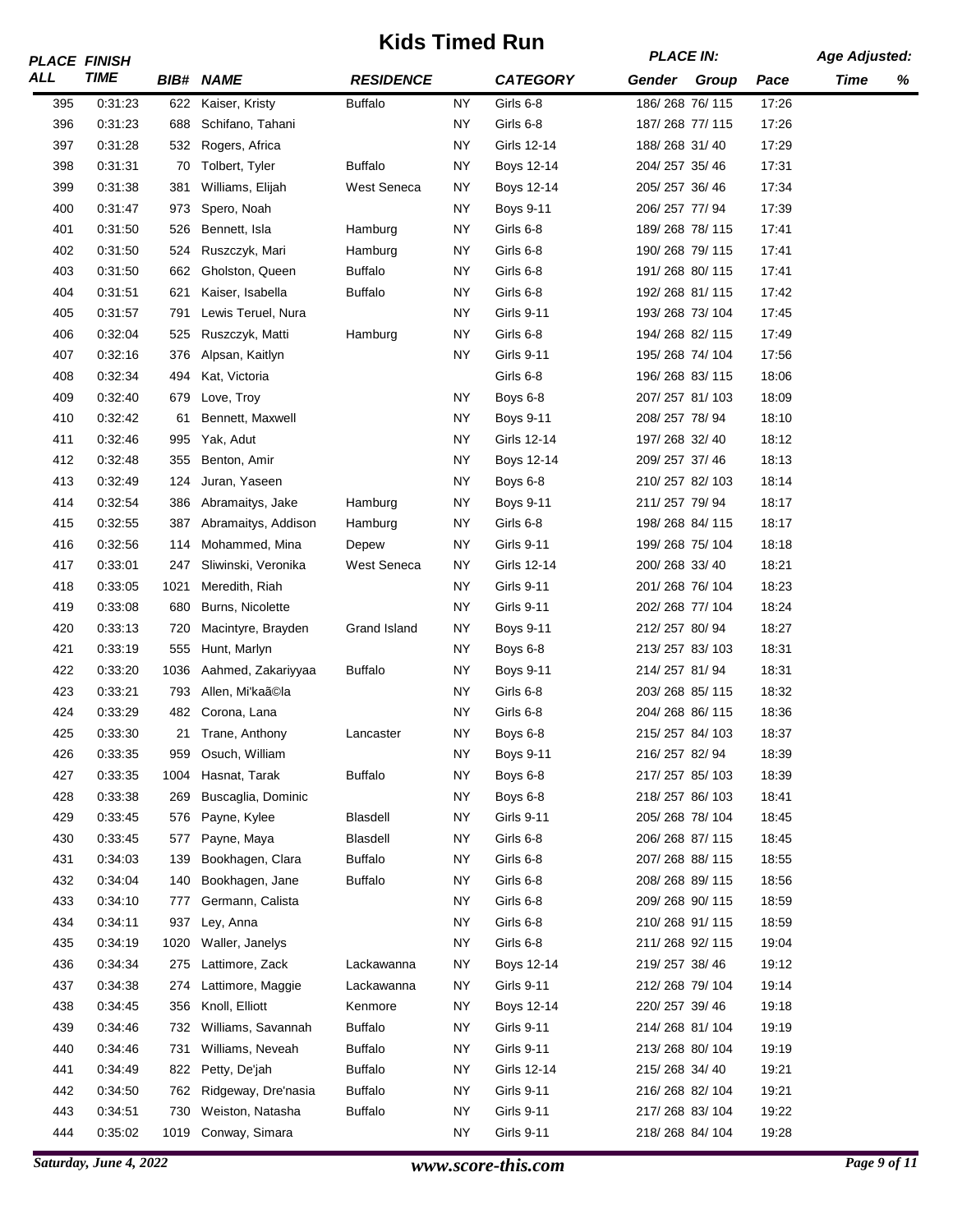|     | <b>PLACE FINISH</b> |     |                       | וועס וווווכט ולטוו |           |                   | <b>PLACE IN:</b> |                 |       | <b>Age Adjusted:</b> |   |
|-----|---------------------|-----|-----------------------|--------------------|-----------|-------------------|------------------|-----------------|-------|----------------------|---|
| ALL | <b>TIME</b>         |     | <b>BIB# NAME</b>      | <b>RESIDENCE</b>   |           | <b>CATEGORY</b>   | Gender Group     |                 | Pace  | <b>Time</b>          | % |
| 445 | 0.35.16             | 831 | Mendez, Lumari        | <b>Buffalo</b>     | ΝY        | Girls 9-11        | 219/268 85/104   |                 | 19:36 |                      |   |
| 446 | 0:36:01             | 868 | Ladson, Jordyn        |                    | <b>NY</b> | Girls 6-8         | 220/268 93/115   |                 | 20:01 |                      |   |
| 447 | 0:36:03             | 295 | Dihaan, Ilyas         | <b>Buffalo</b>     | ΝY        | Boys 6-8          | 221/257 87/103   |                 | 20:02 |                      |   |
| 448 | 0:36:04             | 296 | Mitchell, Payton      | <b>Buffalo</b>     | <b>NY</b> | Boys 9-11         | 222/257 83/94    |                 | 20:02 |                      |   |
| 449 | 0:36:05             | 511 | Killian, Madison      | Freedom            | <b>NY</b> | Girls 12-14       | 221/268 35/40    |                 | 20:03 |                      |   |
| 450 | 0:36:09             | 799 | Peay, Nasree          |                    | ΝY        | <b>Boys 9-11</b>  | 223/257 84/94    |                 | 20:05 |                      |   |
| 451 | 0:36:15             | 573 | Stokes lii, Anthony   | Buffalo            | <b>NY</b> | Boys 6-8          | 224/257 88/103   |                 | 20:08 |                      |   |
| 452 | 0:36:16             | 800 | Peay, Jaheem          |                    | <b>NY</b> | Boys 6-8          | 225/257 89/103   |                 | 20:09 |                      |   |
| 453 | 0:36:16             | 572 | Stokes, Tori          | <b>Buffalo</b>     | <b>NY</b> | <b>Girls 9-11</b> | 222/268 86/104   |                 | 20:09 |                      |   |
| 454 | 0:36:18             | 138 | Pelczynski, Melody    | <b>Buffalo</b>     | ΝY        | Girls 6-8         | 223/268 94/115   |                 | 20:10 |                      |   |
| 455 | 0:36:28             | 574 | Turski, Jasmine       | Cheektowaga        | ΝY        | Girls 6-8         | 224/268 95/115   |                 | 20:16 |                      |   |
| 456 | 0:36:38             | 433 | Debold, Aanayiah      |                    | ΝY        | Girls 6-8         | 225/268 96/115   |                 | 20:21 |                      |   |
| 457 | 0:36:44             | 801 | Peay, Jamima          |                    | NY        | Girls 6-8         | 226/268 97/115   |                 | 20:24 |                      |   |
| 458 | 0:36:45             | 571 | Stokes, Tayla         | <b>Buffalo</b>     | <b>NY</b> | Girls 12-14       | 227/268 36/40    |                 | 20:25 |                      |   |
| 459 | 0:36:47             | 291 | Binner, Chloe         | North Tonawanda NY |           | Girls 6-8         | 228/268 98/115   |                 | 20:26 |                      |   |
| 460 | 0:37:07             | 434 | Marie, Laneisha       |                    | <b>NY</b> | Girls 15-18       | 229/268 8/9      |                 | 20:37 |                      |   |
| 461 | 0.37:17             | 819 | Hill, Devion          | <b>Buffalo</b>     | <b>NY</b> | Boys 12-14        | 226/257 40/46    |                 | 20:43 |                      |   |
| 462 | 0.37:25             | 921 | Kaminski, Elizabeth   |                    | <b>NY</b> | <b>Girls 9-11</b> | 230/268 87/104   |                 | 20:47 |                      |   |
| 463 | 0:37:25             | 942 | Mancini, Mia          |                    | ΝY        | Girls 9-11        | 231/268 88/104   |                 | 20:47 |                      |   |
| 464 | 0:37:48             | 527 | Haynes, Emoni         |                    | ΝY        | Girls 9-11        | 232/268 89/104   |                 | 21:00 |                      |   |
| 465 | 0:37:48             |     | 514 Williams, Graysen | <b>Buffalo</b>     | <b>NY</b> | Girls 6-8         | 233/268 99/115   |                 | 21:00 |                      |   |
| 466 | 0:37:54             | 529 | Baxtron, Harmony      |                    | ΝY        | Girls 9-11        | 234/268 90/104   |                 | 21:03 |                      |   |
| 467 | 0:37:55             | 69  | Tolbert, Travis       | <b>Buffalo</b>     | <b>NY</b> | Boys 6-8          | 227/257 90/103   |                 | 21:04 |                      |   |
| 468 | 0:37:55             | 821 | Leamon, Rhimari       | <b>Buffalo</b>     | <b>NY</b> | Girls 12-14       | 235/268 37/40    |                 | 21:04 |                      |   |
| 469 | 0.37:57             | 530 | Baxtron, Julian       |                    | <b>NY</b> | <b>Boys 9-11</b>  | 228/257 85/94    |                 | 21:05 |                      |   |
| 470 | 0.37:57             | 67  | Rodriguez, Eneida     | <b>Buffalo</b>     | <b>NY</b> | Girls 6-8         |                  | 236/268 100/115 | 21:05 |                      |   |
| 471 | 0:38:08             | 528 | Baxtron, Halo         |                    | <b>NY</b> | Girls 9-11        | 237/268 91/104   |                 | 21:11 |                      |   |
| 472 | 0:38:09             | 489 | Winker, Andrew        | Niagara Falls      | ΝY        | Boys 6-8          | 229/257 91/103   |                 | 21:12 |                      |   |
| 473 | 0:38:20             | 331 | Diaz, Catalyna        | North Tonawanda NY |           | Girls 9-11        | 238/268 92/104   |                 | 21:18 |                      |   |
| 474 | 0:38:32             | 742 | Campfield, Cataleah   |                    | <b>NY</b> | Girls 6-8         |                  | 239/268 101/115 | 21:24 |                      |   |
| 475 | 0:38:33             | 741 | Campfield, Jehmar     | Cheektawaga        | ΝY        | Boys 6-8          | 231/257 92/103   |                 | 21:25 |                      |   |
| 476 | 0:38:33             | 743 | Campfield, Sharif     |                    | <b>NY</b> | Boys 6-8          | 230/257 93/103   |                 | 21:25 |                      |   |
| 477 | 0:38:51             | 804 | Pritchard, Harmony    | <b>Buffalo</b>     | NΥ        | Girls 6-8         |                  | 240/268 102/115 | 21:35 |                      |   |
| 478 | 0.39.04             | 869 | Ladson, Kamryn        |                    | <b>NY</b> | Girls 6-8         |                  | 241/268 103/115 | 21:42 |                      |   |
| 479 | 0:39:08             | 222 | Jones, Marley         |                    | NY        | Boys 6-8          | 232/257 94/103   |                 | 21:44 |                      |   |
| 480 | 0:39:09             | 448 | Ford, Madison         |                    | <b>NY</b> | Girls 6-8         |                  | 242/268 104/115 | 21:45 |                      |   |
| 481 | 0:39:28             | 3   | Jamieson, Lyle        | <b>Buffalo</b>     | <b>NY</b> | <b>Boys 9-11</b>  | 233/257 86/94    |                 | 21:56 |                      |   |
| 482 | 0:39:28             | 223 | Jones, Patrick        |                    | <b>NY</b> | Boys 6-8          | 234/257 95/103   |                 | 21:56 |                      |   |
| 483 | 0.39:34             | 28  | Lewis, Amelia         | Amherst            | <b>NY</b> | Girls 6-8         |                  | 243/268 105/115 | 21:59 |                      |   |
| 484 | 0:39:49             | 313 | Drabinski, Liam       |                    | <b>NY</b> | Boys 6-8          | 235/257 96/103   |                 | 22:07 |                      |   |
| 485 | 0:39:50             | 315 | Rutherford, Grace     |                    | <b>NY</b> | Girls 6-8         |                  | 244/268 106/115 | 22:08 |                      |   |
| 486 | 0:39:52             | 753 | Jones, Alaina         | <b>Buffalo</b>     | <b>NY</b> | Girls 9-11        | 245/268 93/104   |                 | 22:09 |                      |   |
| 487 | 0:40:02             | 444 | Biondi, Jaylin        |                    | NY        | Girls 9-11        | 246/268 94/104   |                 | 22:14 |                      |   |
| 488 | 0:40:02             | 445 | Biondi, Vinny         |                    | <b>NY</b> | Boys 12-14        | 236/257 41/46    |                 | 22:14 |                      |   |
| 489 | 0:40:03             | 841 | Fadhel, Layal         | Buffalo            | <b>NY</b> | Girls 6-8         |                  | 247/268 107/115 | 22:15 |                      |   |
| 490 | 0:40:16             | 569 | Brunskole, Scarlett   | Kenmore            | ΝY        | Girls 6-8         |                  | 248/268 108/115 | 22:22 |                      |   |
| 491 | 0:40:18             | 759 | Richardson, Jeremiah  | Buffalo            | NY        | <b>Boys 9-11</b>  | 237/257 87/94    |                 | 22:23 |                      |   |
| 492 | 0:40:24             | 472 | Rauscher, Hunter      |                    | <b>NY</b> | Boys 6-8          | 238/257 97/103   |                 | 22:27 |                      |   |
| 493 | 0:40:28             | 471 | Pecoraro, Aj          |                    | <b>NY</b> | Boys 6-8          | 239/257 98/103   |                 | 22:29 |                      |   |
| 494 | 0:40:29             | 470 | Pecoraro, Alexa       |                    | <b>NY</b> | Girls 9-11        | 249/268 95/104   |                 | 22:29 |                      |   |